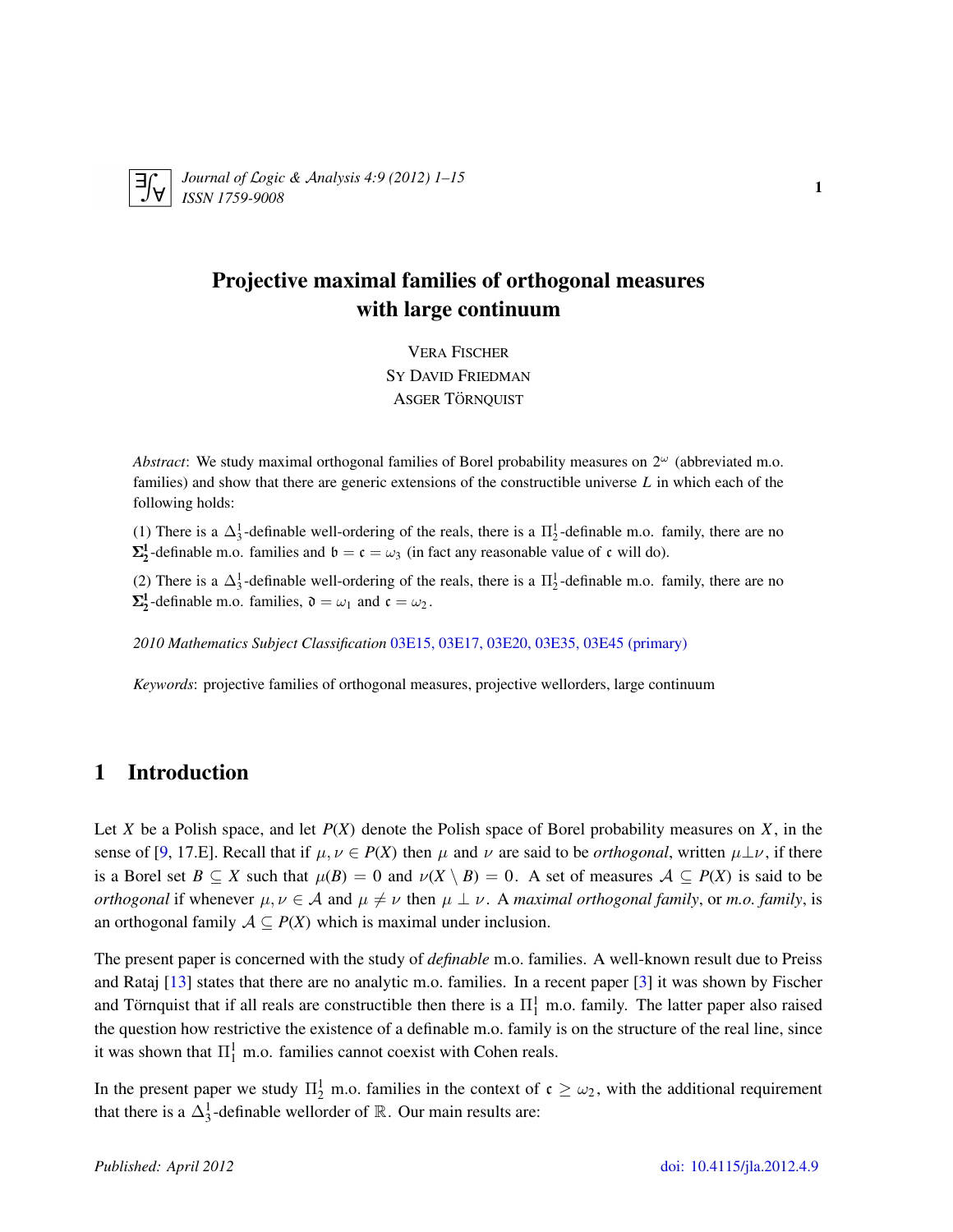<span id="page-1-0"></span>**Theorem 1** It is consistent with  $c = b = \omega_3$  that there is a  $\Delta_3^1$ -definable wellorder of the reals, a  $\Pi_2^1$ definable maximal orthogonal family of measures and there are no  $\Sigma^1_2$ -definable maximal sets of orthogonal measures.

There is nothing special about  $c = \omega_3$ : The same result can be obtained for any reasonable value of c.

<span id="page-1-1"></span>**Theorem 2** It is consistent with  $\mathfrak{d} = \omega_1$ ,  $\mathfrak{c} = \omega_2$  that there is a  $\Delta_3^1$ -definable wellorder of the reals, a  $\Pi_2^1$ definable maximal orthogonal family of measures and there are no  $\Sigma^1_2$ -definable maximal sets of orthogonal measures.

Taken together these theorems indicate that the existence of a  $\Pi^1_2$  m.o. family does not seem to impose any severe restrictions on the structure of the real line. On the other hand, we show (Proposition [1\)](#page-3-0) that  $\Sigma^1_2$ m.o. families cannot coexist with either Cohen or random reals, extending the previous result of Fischer and Törnquist that  $\Pi_1^1$  m.o. families cannot coexist with Cohen reals. This is the explanation why in the models produced to prove Theorems [1](#page-1-0) and [2](#page-1-1) there are no  $\Sigma^1_2$  m.o. families.

The theorems of this paper belong to a line of results concerning the definability of certain combinatorial objects on the real line and in particular the question of how low in the projective hierarchy such objects exist. In [\[12\]](#page-14-3) Mathias showed that there is no  $\Sigma_1^1$ -definable maximal almost disjoint (mad) family in [ $\omega$ ]<sup> $\omega$ </sup>. Assuming  $V = L$ , Miller obtained a  $\Pi_1^1$  mad family in  $[\omega]^\omega$ , see [\[11\]](#page-14-4).

The study of the existence of definable combinatorial objects on  $\mathbb R$  in the presence of a projective wellorder of the reals and  $\mathfrak{c} \geq \omega_2$  was initiated in [\[1\]](#page-13-0), [\[4\]](#page-14-5) and [\[2\]](#page-13-1). The wellorder of R in all those models has a  $\Delta_3^1$ -definition, which is indeed optimal for models of  $\mathfrak{c} \geq \omega_2$ , since by Mansfield's theorem (see [\[7,](#page-14-6) Theorem 25.39]) the existence of a  $\Sigma^1_2$ -definable wellorder of the reals implies that all reals are constructible. The existence of a  $\Pi_2^1$ -definable  $\omega$ -mad family in  $[\omega]^\omega$  in the presence of  $\mathfrak{c} = \mathfrak{b} = \omega_2$  was established by Friedman and Zdomskyy in [\[4\]](#page-14-5). In the same paper, referring to earlier results (see [\[14\]](#page-14-7) and [\[8\]](#page-14-8)) they outlined the construction of a model in which  $\mathfrak{c} = \omega_2$  and there is a  $\Pi_1^1$ -definable  $\omega$ -mad family: Start with the constructible universe L, obtain a  $\Pi_1^1$ -definable  $\omega$  mad family and proceed with a countable support iteration of length  $\omega_2$  of Miller forcing. The techniques were further developed in [\[2\]](#page-13-1) to establish a model in which there is a  $\Pi_2^1$ -definable  $\omega$ -mad family and  $\mathfrak{c} = \mathfrak{b} = \omega_3$ . In particular, in the models from [\[4\]](#page-14-5) and [\[2\]](#page-13-1), there are no maximal almost disjoint families of size  $\lt c$  and so the almost disjointness number has a  $\Pi_2^1$ -witness.

The present paper combines the encoding techniques of  $[3]$  with the techniques of  $[1, 4, 2]$  $[1, 4, 2]$  $[1, 4, 2]$  $[1, 4, 2]$  $[1, 4, 2]$  to obtain Theorems [1](#page-1-0) and [2.](#page-1-1) We note that one significant difference from the situation for mad families is that m.o. families always have size  $c$  (see [\[3,](#page-14-2) Proposition 4.1]). Moreover, owing to the fact that our coding technique for measures (Lemma [1\)](#page-2-0) preserves the measure class, the forcing constructions in §3 and §4 is somewhat simplified compared to  $[1, 4, 2]$  $[1, 4, 2]$  $[1, 4, 2]$  $[1, 4, 2]$  $[1, 4, 2]$ .

*Acknowledgement.* The authors would like to thank the Austrian Science Fund FWF for generous support through grants no. P 20835-N13 (Fischer, Friedman), and P 19375-N18 (Friedman, Tornquist), as well as ¨ a Marie Curie grant from the European Union no. IRG-249167 (Törnquist). The paper was written while Asger Törnquist was a post-doctoral fellow at the Kurt Gödel Research Center.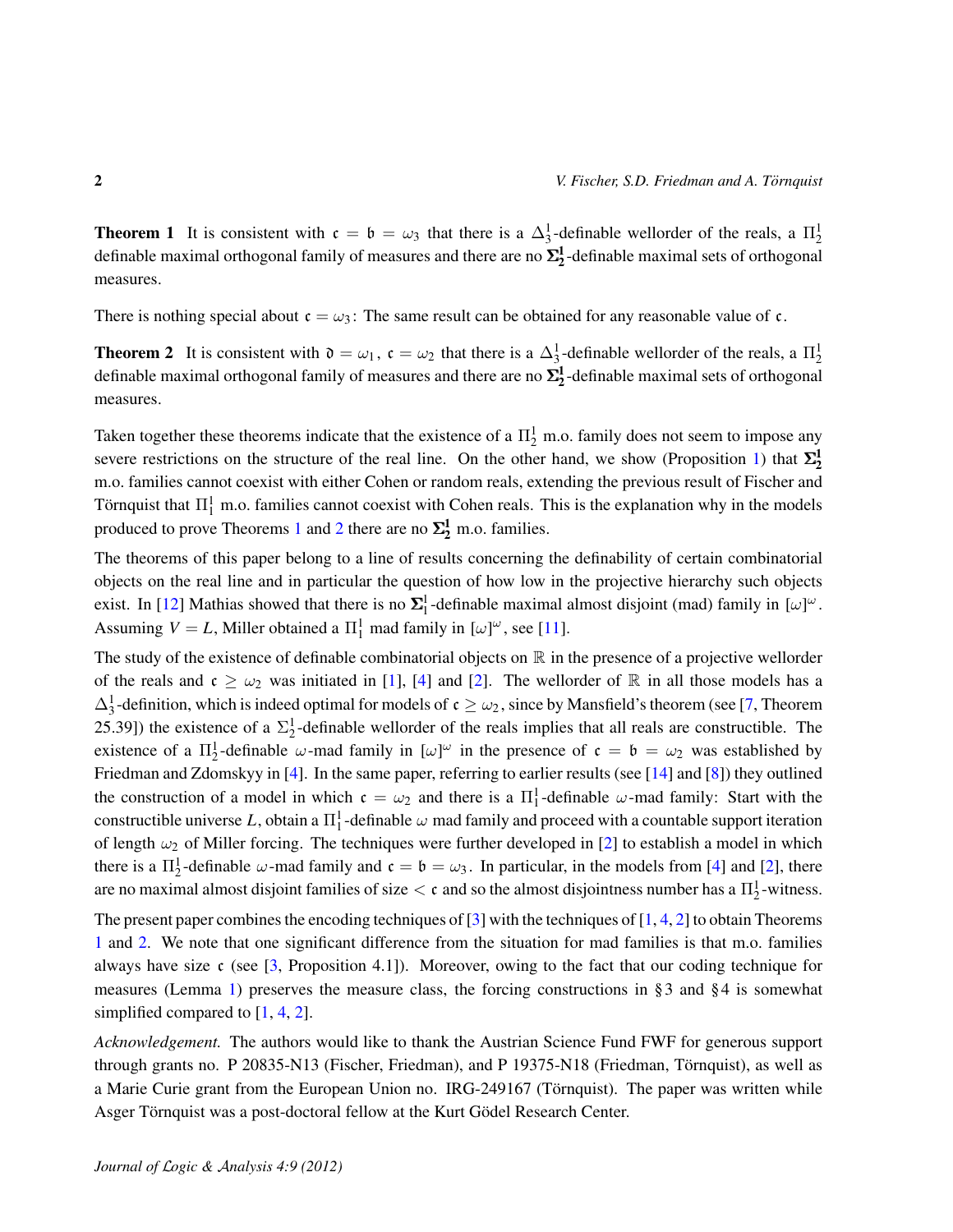### 2 Preliminaries

In this section, we briefly recall the coding of probability measures on  $2^{\omega}$  and the encoding technique for measures introduced in [\[3\]](#page-14-2).

Let *X* be a Polish space. Recall that if  $\mu, \nu \in P(X)$  then  $\mu$  is said to be *absolutely continuous* with respect to *ν*, written  $\mu \ll \nu$ , if for all Borel subsets of *X* we have that  $\nu(B) = 0$  implies that  $\mu(B) = 0$ . Two measures  $\mu, \nu \in P(2^{\omega})$  are called *absolutely equivalent*, written  $\mu \approx \nu$ , if  $\mu \ll \nu$  and  $\nu \ll \mu$ .

If  $s \in 2^{<\omega}$  we let  $N_s = \{x \in 2^\omega : s \subseteq x\}$  be the basic neighbourhood determined by *s*. Following [\[3\]](#page-14-2), we let

$$
p(2^{\omega}) = \{f : 2^{<\omega} \to [0,1] : f(\emptyset) = 1 \land (\forall s \in 2^{<\omega}) f(s) = f(s^{\cap}0) + f(s^{\cap}1)\}.
$$

The spaces  $p(2^{\omega})$  and  $P(2^{\omega})$  are homeomorphic via the recursive isomorphism  $f \mapsto \mu_f$  where  $\mu_f \in P(2^{\omega})$ is the measure uniquely determined by requiring that  $\mu_f(N_s) = f(s)$  for all  $s \in 2^{< \omega}$ . We call the unique real  $f \in p(2^{\omega})$  such that  $\mu = \mu_f$  the *code* for  $\mu$ . The identification of  $P(2^{\omega})$  and  $p(2^{\omega})$  allows us to use the notions of effective descriptive set theory in the space  $P(2^{\omega})$ . For instance, the set  $P_c(2^{\omega})$  of all non-atomic probability measures on  $2^{\omega}$  is arithmetical because the set  $p_c(2^{\omega}) = \{f \in p(2^{\omega}) : \mu_f \text{ is non-atomic}\}\$ is easily seen to be arithmetical, as shown in [\[3\]](#page-14-2).

We will use the method of coding a real  $z \in 2^{\omega}$  into a measure  $\mu \in P_c(2^{\omega})$  introduced in [\[3\]](#page-14-2). For convenience we recall the construction in minimal detail. Given  $\mu \in P_c(2^{\omega})$  and  $s \in 2^{<\omega}$  we let  $t(s, \mu)$  be the lexicographically least  $t \in 2^{<\omega}$  such that  $s \subseteq t$ ,  $\mu(N_{t \cap 0}) > 0$  and  $\mu(N_{t \cap 1}) > 0$ , if it exists and otherwise we let  $t(s, \mu) = \emptyset$ . Define recursively  $t_n^{\mu} \in 2^{<\omega}$  by letting  $t_0^{\mu} = \emptyset$  and  $t_{n+1}^{\mu} = t(t_n^{\mu})$  $\hat{0}, \mu$ ). Since  $\mu$  is non-atomic, we have  $lh(t_m^{\mu})$  $n_{n+1}^{\mu}$ ) > lh( $t_n^{\mu}$ ). Let  $t_{\infty}^{\mu} = \bigcup_{n=0}^{\infty} t_n^{\mu}$ . For  $f \in p_c(2^{\omega})$  and  $n \in \omega \cup \{\infty\}$  we will write *t*<sup>*n*</sup></sup> *f* or *t*<sup>*nt*</sup><sup>*n*</sup> . Clearly the sequence  $(f_n : n \in \omega)$  is recursive in *f*.

Define the relation  $R \subseteq p_c(2^{\omega}) \times 2^{\omega}$  as follows:

$$
R(f,z) \iff (\forall n \in \omega) \big(z(n) = 1 \longleftrightarrow (f(t_n^f \cap 0) = \frac{2}{3} f(t_n^f) \land f(t_n^f \cap 1) = \frac{1}{3} f(t_n))\big) \land \big(z(n) = 0 \leftrightarrow f(t_n^f \cap 0) = \frac{1}{3} f(t_n^f) \land f(t_n^f \cap 1) = \frac{2}{3} f(t_n^f).
$$

Whenever  $(f, z) \in R$  we say that  $f$  codes  $z$ . Note that  $dom(R) = \{f \in p_c(2^\omega) : (\exists z)R(f, z)\}$  is  $\Pi_1^0$  and so the function  $r: dom(R) \to 2^{\omega}$ , where  $r(f) = z$  if and only if  $(f, z) \in R$ , is also  $\Pi_1^0$ . The key properties of this construction is contained in the following Lemma (see [\[3,](#page-14-2) Coding Lemma]):

<span id="page-2-0"></span>**Lemma 1** There is a recursive function  $\bar{r}: p_c(2^{\omega}) \times 2^{\omega} \to p_c(2^{\omega})$  such that  $\mu_{\bar{r}(f,z)} \approx \mu_f$  and  $R(\bar{r}(f,z),z)$ for all  $f \in p_c(2^{\omega})$  and  $z \in 2^{\omega}$ .

The proofs of Theorems [1](#page-1-0) and [2](#page-1-1) use the following result, which we now prove.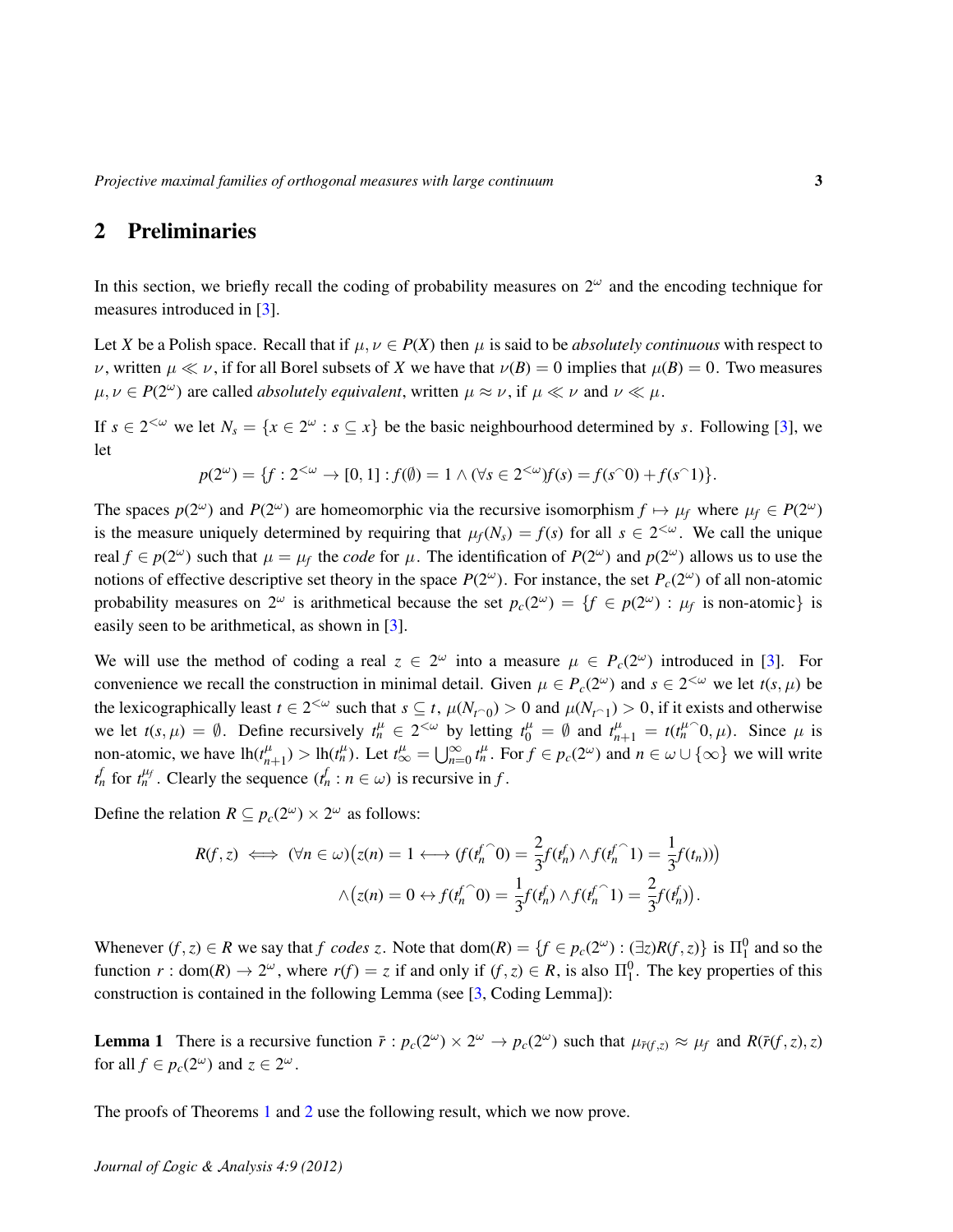<span id="page-3-0"></span>**Proposition 1** Let  $a \in \mathbb{R}$  and suppose that there either is a Cohen real over  $L[a]$  or there is a random real over *L*[*a*]. Then there is no  $\Sigma_2^1(a)$  m.o. family.

We first need a preparatory Lemma. In  $2^{\omega}$ , consider the equivalence  $E_I$  defined by

$$
xE_I y \iff \sum_{n=0}^{\infty} \frac{|x(n) - y(n)|}{n+1} < \infty.
$$

We identify  $2^{\omega}$  with  $\mathbb{Z}_2^{\omega}$  and equip it with the Haar measure  $\mu$ .

<span id="page-3-1"></span>**Lemma 2** Let  $A \subseteq 2^{\omega}$  be a Borel set such that  $\mu(A) > 0$ . Then  $E_I \leq_B E_I \upharpoonright A$ , where  $E_I \upharpoonright A$  is the restriction of  $E_I$  to A.

*Notation:* The constant 0 sequence of length  $n \in \omega \cup \{\infty\}$  is denoted  $0^n$ . If  $A \subseteq 2^{\omega}$  and  $s \in 2^{<\omega}$  let

$$
A_{(s)} = \{x \in 2^{\omega} : s^{\frown} x \in A\},\
$$

the *localization* of *A* at *s*.

**Proof of Lemma [2](#page-3-1)** We may assume that  $A \subseteq 2^{\omega}$  is closed. We will define  $q_n \in \omega$ ,  $s_{n,i}, s_t \in 2^{<\omega}$ recursively for all  $n \in \omega$ ,  $i \in \{0, 1\}$  and  $t \in 2^{<\omega}$  satisfying

(1)  $q_0 = 0$  and  $q_{n+1} = q_n + \text{lh}(s_{n,0}).$ 

(2) 
$$
s_{0,i} = \emptyset
$$
 and  $\text{lh}(s_{n,i}) = \text{lh}(s_{n,1-i}) > 0$  when  $n > 0$ .

- (3)  $s_{\emptyset} = \emptyset$  and  $s_{t} \neg i = s_t \neg s_{\text{lh}(t)+1,i}$  for all  $t \in 2^{<\omega}$ ,  $i \in \{0, 1\}$ .
- (4)  $\frac{1}{n+1} \leq \sum_{k=0}^{\text{lh}(s_{n+1,0})}$  $\frac{|s_{n+1,0}(k)-s_{n+1,1}(k)|}{q_n+k+1} \leq \frac{2}{n+1}.$
- $(S)$   $N_{s_t} \subseteq A$ .
- (6) If  $t \in 2^n$  then  $\mu(A_{(s_t)}) > 1 2^{-n}$ .

Suppose this can be done. We claim that the map  $2^{\omega} \rightarrow A : x \mapsto a_x$  defined by

$$
a_x=\bigcup_{n\in\omega}s_{x\upharpoonright n}
$$

is a Borel (in fact, continuous) reduction of  $E_I$  to  $E_I \upharpoonright A$ . To see this, fix  $x, y \in 2^\omega$  and note that by (4) we have that

$$
\sum_{n=0}^{\infty} \frac{|x(n) - y(n)|}{n+1} \le \sum_{n=0}^{\infty} \sum_{k=0}^{\ln(s_{n+1,0})} \frac{|s_{n+1,x(i)}(k) - s_{n+1,y(i)}(k)|}{q_n + k + 1} = \sum_{n=0}^{\infty} \frac{|a_x(n) - a_y(n)|}{n+1} \le 2 \sum_{n=0}^{\infty} \frac{|x(n) - y(n)|}{n+1}
$$

so that  $xE_Iy$  if and only if  $a_xE_Ia_y$ .

We now show that we can construct a scheme satisfying (1)–(6) above. Suppose  $q_k$ ,  $s_{k,i}$  and  $s_t$  have been defined for all  $k \le n$  and  $t \in 2^{\le n}$ . It is enough to define  $s_{n+1,i}$  satisfying (4)–(6). Define

$$
f_{q_n}: 2^{\omega} \to [0, \infty]: f_{q_n}(x) = \sum_{k=0}^{\infty} \frac{x(k)}{q_n + k + 1}.
$$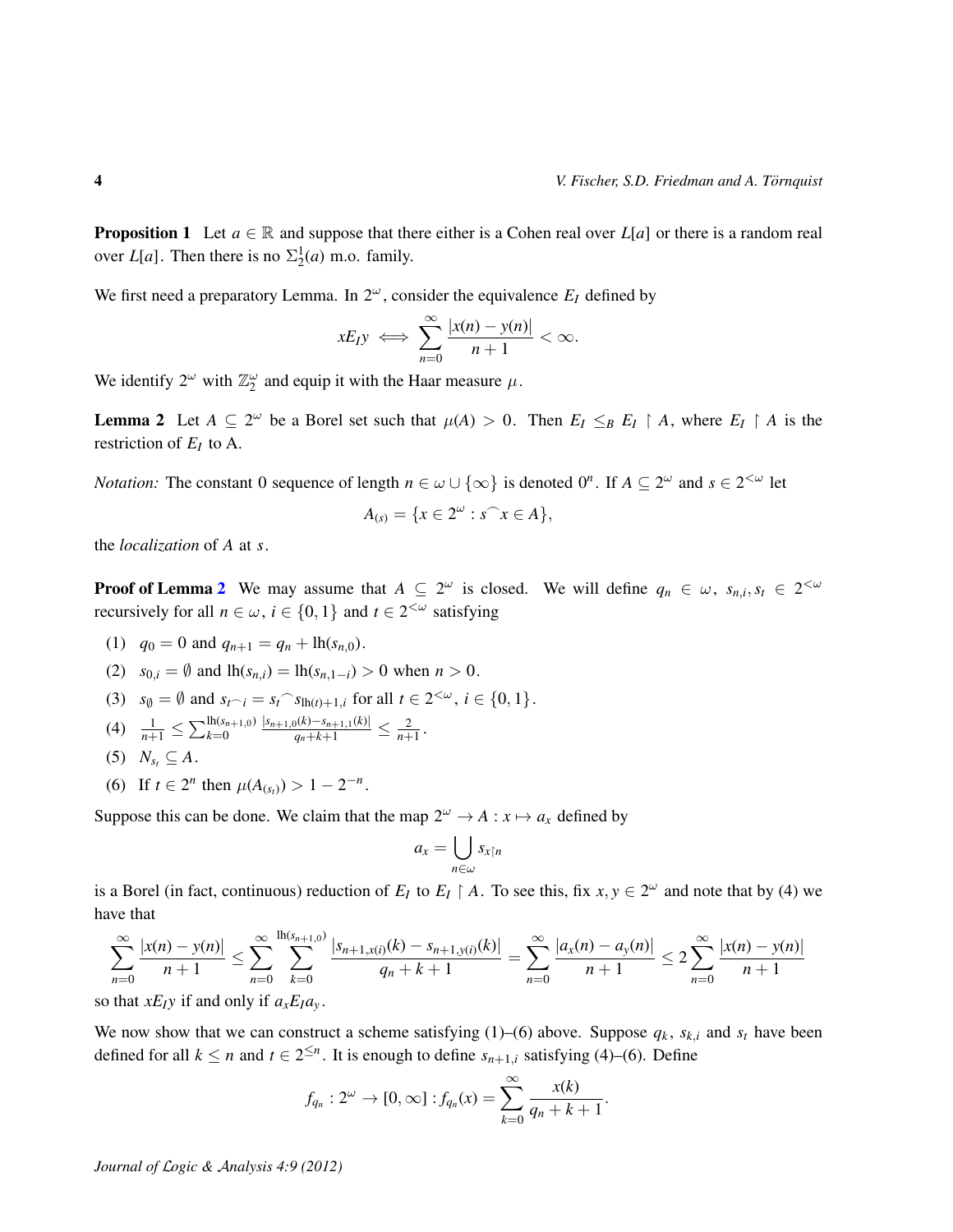It is clear that  $f_{q_n}(N_{0^k})$  is dense in  $[0, \infty]$  for all  $k \in \omega$ . Let

$$
A' = \{x \in A : \lim_{k \to \infty} \mu(A_{(x \restriction k)}) \to 1\},\
$$

i.e, the set of points in *A* of density 1. By the Lebesgue density theorem [\[9,](#page-14-0) 17.9] we have  $\mu(A \setminus A') = 0$ . Let  $A'' = \bigcap_{t \in 2^n} A'_{(s_t)}$  and note that by (6) we have  $\mu(A'') > 0$ . Thus the set of differences  $A'' - A''$  contains a neighborhood of  $0^{\infty}$  by [\[9,](#page-14-0) 17.13]. It follows that there are  $x_0, x_1 \in A''$  such that

$$
\frac{1}{n+2} \leq \sum_{k=0}^{\infty} \frac{|x_0(k) - x_1(k)|}{q_n + k + 1} \leq \frac{2}{n+2}.
$$

Since all points in  $A'_{(s_t)}$  have density 1 in  $A'_{(s_t)}$  there is some  $k_0 \in \omega$  such that

$$
\mu(A'_{(s_i^{\frown} x_i|k_0)}) > 1 - 2^{-n-1}
$$

for all  $t \in 2^n$ . Defining  $s_{n+1,i} = x_i \restriction k_0$ , it is then clear that (4)–(6) holds.

**Proof of Proposition [1](#page-3-0)** As the proof easily relativizes, assume that  $a = 0$ . We proceed exactly as in [\[3,](#page-14-2) Proposition 4.2]. Suppose  $A \subseteq P(2^{\omega})$  is a  $\Sigma_2^1$  m.o. family. Recall from [\[10\]](#page-14-9) and [\[3,](#page-14-2) p. 1406] that there is a Borel function  $2^{\omega} \rightarrow P(2^{\omega}) : x \mapsto \mu^x$  such that

$$
xE_I y \Longrightarrow \mu^x \approx \mu^y
$$

and

$$
x \not\!\! E_I y \Longrightarrow \mu^x \perp \mu^y.
$$

Define as in [\[3,](#page-14-2) Proposition 4.2] a relation  $Q \subseteq 2^{\omega} \times P(2^{\omega})^{\omega}$  by

$$
Q(x, (\nu_n)) \iff (\forall n)(\nu_n \in A \land \nu_n \not\perp \mu^x) \land (\forall \mu)(\mu \not\perp \mu^x \longrightarrow (\exists n)\nu_n \not\perp \mu)
$$

and note that this is  $\Sigma^1_2$  when *A* is. Note that  $Q(x, (\nu_n))$  precisely when  $(\nu_n)$  enumerates the measures in *A* not orthogonal to  $\mu^x$  (this set is always countable, see [\[10,](#page-14-9) Theorem 3.1].) Since *A* is maximal, each section  $Q_x$  is non-empty, and so we can uniformize *Q* with a (total) function  $f: 2^{\omega} \to p(2^{\omega})^{\omega}$  having a  $\Delta_2^1$  graph. Note that assignment

$$
x \mapsto A(x) = \{f(x)_n : n \in \mathcal{N}\}
$$

is invariant on the *E<sup>I</sup>* classes.

If there is a Cohen real over *L* it follows from [\[6\]](#page-14-10) that *f* is Baire measurable. Since  $E_I$  is a turbulent equivalence relation (in the sense of Hjorth, see e.g. [\[10\]](#page-14-9)) the map  $x \mapsto A(x)$  must be constant on a comeagre set. But this contradicts that all *E<sup>I</sup>* classes are meagre.

If on the other hand there is a random real over *L*, then *f* is Lebesgue measurable by [\[6\]](#page-14-10). Let  $F \subseteq 2^{\omega}$  be a closed set with positive measure on which *f* is continuous, and let  $g: 2^{\omega} \to F$  be a Borel reduction of  $E_I$  to  $E_I \restriction F$ . Note that  $x \mapsto A(g(x))$  is then an  $E_I$ -invariant Borel assignment of countable subsets of  $p(2^{\omega})$ , and so since  $E_I$  is turbulent the function  $f \circ g$  must be constant on a comeagre set. This again contradicts that all *E<sup>I</sup>* classes are meagre.  $\Box$ 

 $\Box$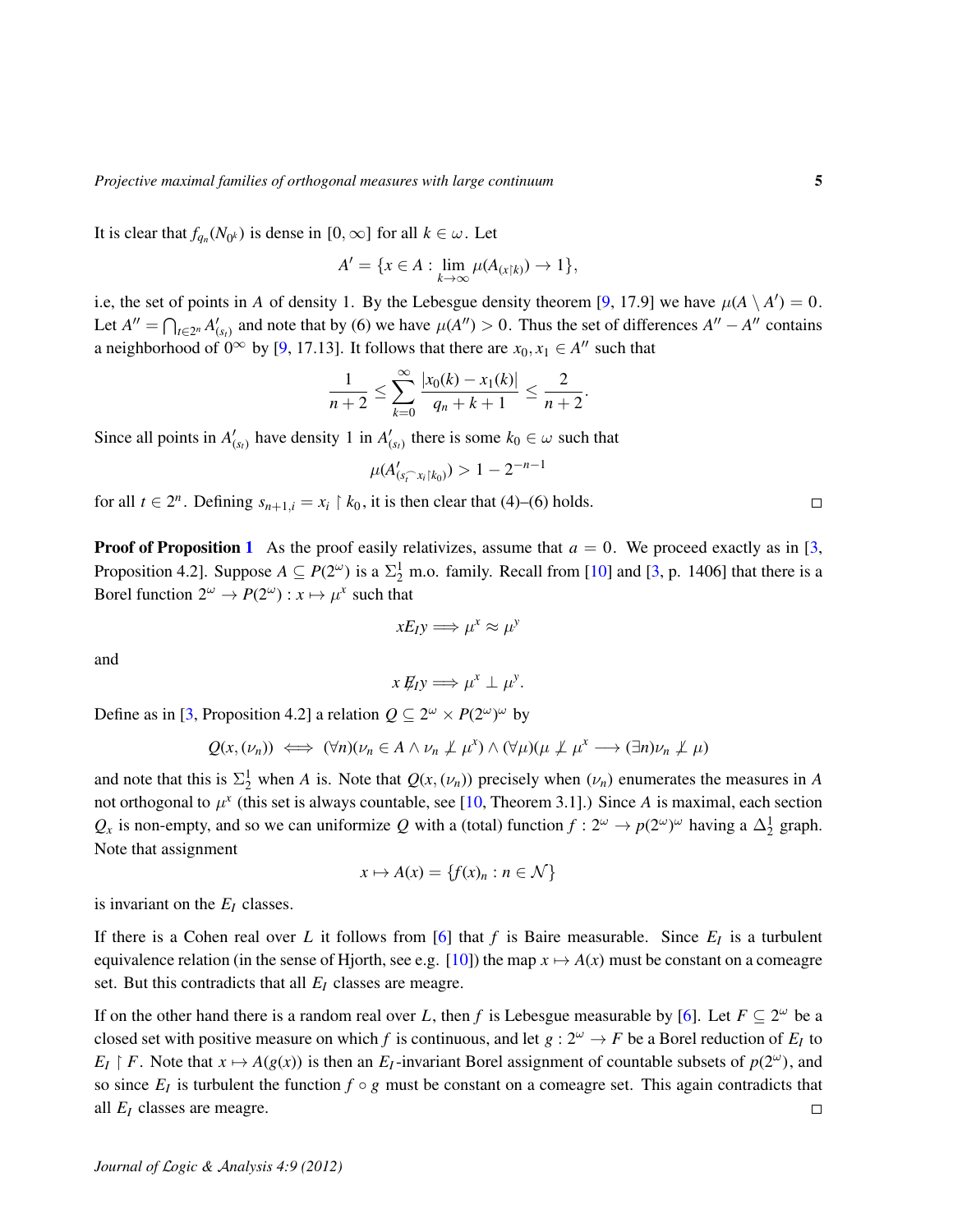# 3  $\pm \Delta_3^1$  w.o. of the reals,  $\Pi_2^1$  m.o. family, no  $\mathbf{\Sigma_2^1}$  m.o. families with  $\mathfrak{b}=\mathfrak{c}=\omega_3$

We proceed with the proof of Theorem [1.](#page-1-0) We will use a modification of the model constructed in [\[2\]](#page-13-1). We work over the constructible universe *L*. Recall that a transitive  $ZF^-$  model is *suitable* if  $\omega_3^{\mathcal{M}}$  exists and  $\omega_3^{\mathcal{M}} = \omega_3^{\mathcal{L}^{\mathcal{M}}}$ . If M is suitable then also  $\omega_1^{\mathcal{M}} = \omega_1^{\mathcal{L}^{\mathcal{M}}}$  and  $\omega_2^{\mathcal{M}} = \omega_2^{\mathcal{L}^{\mathcal{M}}}$ . Our construction can be considered a two stage process - a preliminary stage and a coding stage. In the preliminary stage (Steps 0 through 3 below), we obtain a generic extension of *L* over which we can perform a finite support iteration of length  $\omega_3$  (coding stage), leading to a model satisfying Theorem [1.](#page-1-0)

Fix a  $\Diamond_{\omega_2}(cof(\omega_1))$  sequence  $\langle G_{\xi} : \xi \in \omega_2 \cap cof(\omega_1) \rangle$  which is  $\Sigma_1$ -definable over  $L_{\omega_2}$ . For  $\alpha < \omega_3$ , let  $W_{\alpha}$ be the *L*-least subset of  $\omega_2$  coding  $\alpha$  and for  $1 < \alpha < \omega_3$  let  $S_\alpha = {\{\xi \in \omega_2 \cap cof(\omega_1) : G_\xi = W_\alpha \cap \xi \neq \emptyset\}}$ . Then  $\vec{S} = \langle S_\alpha : 1 < \alpha < \omega_3 \rangle$  is a sequence of stationary subsets of  $\omega_2 \cap cof(\omega_1)$ , which are mutually almost disjoint. Let  $S_{-1} = \{\xi \in \omega_2 \cap \text{cof}(\omega_1) : G_{\xi} = \emptyset\}$ . Note that  $S_{-1}$  is a stationary subset of  $\omega_2 \cap \text{cof}(\omega_1)$ which is disjoint from all  $S_\alpha$ 's.

*Step 0.* For every  $\alpha$  such that  $\omega_2 \le \alpha < \omega_3$  shoot a club  $C_\alpha$  disjoint from  $S_\alpha$  via the poset  $\mathbb{P}^0_\alpha$ , consisting of all closed subsets of  $\omega_2$  which are disjoint from  $S_\alpha$  with the extension relation being end-extension, and let  $\mathbb{P}^0 = \prod_{\alpha<\omega_3} \mathbb{P}^0_\alpha$  be the direct product of the  $\mathbb{P}^0_\alpha$ 's with supports of size  $\omega_1$ , where for  $\alpha \in \omega_2$ ,  $\mathbb{P}^0_\alpha$  is the trivial poset. Then  $\mathbb{P}^0$  is countably closed,  $\omega_2$ -distributive (the proof of which uses the stationarity of  $S_{-1}$ ) and  $\omega_3$ -c.c.

*Step 1*. We begin by fixing some notation. Let  $Lim'(\omega_2)$  be the set of all limit ordinals  $\xi$  in  $\omega_2$  which can be presented in the form  $\xi = \omega \cdot \omega \cdot \alpha''$  for some  $\alpha'' \ge 0$ . Let  $Lim'(\omega_3)$  be the set of all limit ordinals  $\alpha$  in  $\omega_3$  which can be presented in the form  $\alpha = \omega^2 \cdot \alpha' + \xi$ , where  $\alpha' > 0$  and  $\xi \in Lim'(\omega_2)$ . Also, whenever  $k \in \omega$ , *X* is a set of ordinals and  $j \in k$ , let  $I_j^k(X) = \{ \gamma : k \cdot \gamma + j \in X \}$ . In particular, let  $Even(X) = I_0^2(X) = {\gamma : 2 \cdot \gamma \in X}.$ 

Let  $\alpha \in [\omega_2, \omega_3)$ . Then  $\alpha = \alpha_0 + \omega \cdot k + m$  for some  $\alpha_0 \in \text{Lim}'(\omega_3)$ ,  $k, m \in \omega$ . Then, let  $D_\alpha = D_\alpha^k$  be a subset of  $\omega_2$  coding the tuple  $(C_\alpha, W_\alpha, \langle W_{\alpha_0+\omega_j}\rangle_{j\in k+1})$ . More precisely, let  $D_\alpha = D^k_\alpha$  be a subset of  $\omega_2$ such that  $I_j^{k+3}(D_\alpha) = W_{\alpha_0+\omega_j}$  for  $j \in k+1$ ,  $I_{k+1}^{k+3}(D_\alpha) = D_\alpha$  and  $I_{k+2}^{k+3}(D_\alpha) = C_\alpha$ . Now let

$$
E_{\alpha}=E_{\alpha}^{k}=\{M\cap\omega_{2}:\mathcal{M}\prec L_{\alpha+\omega_{2}+1}[D_{\alpha}],\omega_{1}\cup\{D_{\alpha}\}\subseteq\mathcal{M}\}.
$$

Then  $E_\alpha$  is a club on  $\omega_2$ . Choose  $Z_\alpha = Z_\alpha^k \subseteq \omega_2$  such that  $Even(Z_\alpha) = D_\alpha$  and if  $\beta < \omega_2$  is the  $\omega_2^{\mathcal{M}}$  for some suitable model M such that  $Z_\alpha \cap \beta \in M$ , then  $\beta \in E_\alpha$ . Then we have:

(\*)<sub>α,k</sub>: If  $\beta < \omega_2$ , M is a suitable model such that  $\omega_1 \subset M$ ,  $\omega_2^{\mathcal{M}} = \beta$ , and  $Z_\alpha \cap \beta \in \mathcal{M}$ , then  $\mathcal{M} \models \psi_k(\omega_2, Z_\alpha \cap \beta)$ , where  $\psi_k(\omega_2, X)$  is the formula " $Even(X)$  codes a triple  $(\bar{C}, \bar{W}, \langle \bar{W}_j \rangle_{j \in k+1}),$ where  $\bar{W}$  and  $\bar{W}_k$  are the *L*-least codes of ordinals  $\bar{\alpha}, \bar{\alpha}_k < \omega_3$  such that  $\bar{\alpha}_k$  is the largest limit ordinal not exceeding  $\bar{\alpha}$ , for  $j \in k$   $\bar{W}_j$  is the *L*-least code for the largest limit ordinal  $\bar{\alpha}_j$  strictly smaller than  $\bar{\alpha}_{i+1}$ , and  $\bar{C}$  is a club in  $\omega_2$  disjoint from  $S_{\bar{\alpha}}$ ".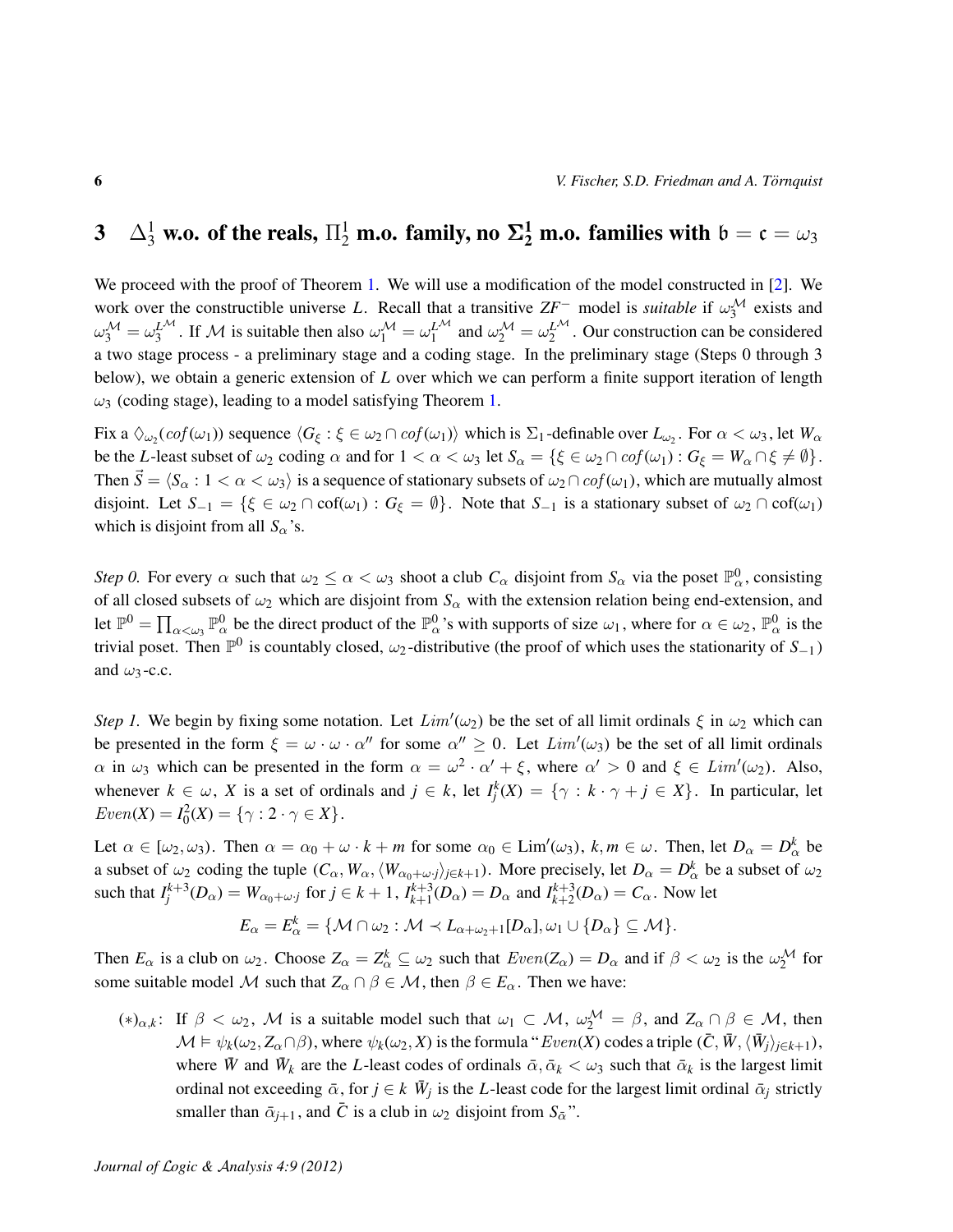Similarly to  $\vec{S}$ , define a sequence  $\vec{A} = \langle A_{\xi} : \xi < \omega_2 \rangle$  of stationary subsets of  $\omega_1$  using the "standard"  $\Diamond$ -sequence. Code  $Z_{\alpha}$  by a subset  $X_{\alpha} = X_{\alpha}^{k}$  of  $\omega_1$  with the poset  $\mathbb{P}^1_{\alpha}$  consisting of all pairs  $\langle s_0, s_1 \rangle \in$  $[\omega_1]^{<\omega_1} \times [Z_\alpha]^{<\omega_1}$  where  $\langle t_0, t_1 \rangle \leq \langle s_0, s_1 \rangle$  iff  $s_0$  is an initial segment of  $t_0, s_1 \subseteq t_1$  and  $t_0 \setminus s_0 \cap A_\xi = \emptyset$  for all  $\xi \in s_1$ . Then  $X_\alpha$  satisfies the following condition:

 $(**)_{\alpha,k}$ : If  $\omega_1 < \beta \leq \omega_2$  and M is a suitable model such that  $\omega_2^{\mathcal{M}} = \beta$  and  $\{X_{\alpha}\}\cup \omega_1 \subset \mathcal{M}$ , then  $\mathcal{M} \models \phi_k(\omega_1, \omega_2, X_\alpha)$ , where  $\phi_k(\omega_1, \omega_2, X)$  is the formula: "Using the sequence  $\vec{A}$ , X almost disjointly codes a subset  $\bar{Z}$  of  $\omega_2$ , such that  $Even(\bar{Z})$  codes a triple  $(\bar{C}, \bar{W}, \langle \bar{W}_j \rangle_{j \in k+1})$ , where *W* and  $\bar{W}_k$  are the *L*-least codes of ordinals  $\bar{\alpha}, \bar{\alpha}_k < \omega_3$  such that  $\bar{\alpha}_k$  is the largest limit ordinal not exceeding  $\bar{\alpha}$ , for  $j \in k$   $\bar{W}_j$  is the *L*-least code for the largest limit ordinal  $\bar{\alpha}_j$  strictly smaller than  $\bar{\alpha}_{j+1}$ , and  $\bar{C}$  is a club in  $\omega_2$  disjoint from  $S_{\bar{\alpha}}$ ".

Let  $\mathbb{P}^1 = \prod_{\alpha < \omega_3} \mathbb{P}^1_{\alpha}$ , where  $\mathbb{P}^1_{\alpha}$  is the trivial poset for all  $\alpha \in \omega_2$ , with countable support. Then  $\mathbb{P}^1$  is countably closed and has the  $\omega_2$ -c.c.

Finally we force a localization of the  $X_\alpha$ 's. Fix  $\phi_k$  as in  $(**)_{\alpha,k}$  and define the poset  $\mathcal{L}_k(X, X')$  similarly to the poset defined in [\[2,](#page-13-1) Definition 1] as follows.

**Definition 3.1** Let  $X, X' \subset \omega_1$  be such that  $\phi_k(\omega_1, \omega_2, X)$  and  $\phi_k(\omega_1, \omega_2, X')$  hold in any suitable model M with  $\omega_1^M = \omega_1^L$  containing X and X', respectively. Then let  $\mathcal{L}_k(X, X')$  be the poset of all functions  $r : |r| \to 2$ , where the domain |*r*| of *r* is a countable limit ordinal such that:

- (1) if  $\gamma < |r|$  then  $\gamma \in X$  iff  $r(3\gamma) = 1$
- (2) if  $\gamma < |r|$  then  $\gamma \in X'$  iff  $r(3\gamma + 1) = 1$
- (3) if  $\gamma \leq |r|$ , M is a countable suitable model containing  $r \restriction \gamma$  as an element and  $\gamma = \omega_1^{\mathcal{M}}$ , then  $\mathcal{M} \vDash \phi_k(\omega_1, \omega_2, X \cap \gamma) \wedge \phi_k(\omega_1, \omega_2, X' \cap \gamma).$

The extension relation is end-extension.

For every  $\alpha \in Lim'(\omega_3)$ ,  $k, m \in \omega$ , let  $\mathbb{P}^2_{\alpha,k,m} = \mathcal{L}_k(X_{\alpha+\omega\cdot k+m}, X_{\alpha+\omega\cdot k})$  and for  $\alpha \in \omega_2$ , let  $\mathbb{P}^2_{\alpha}$  be the trivial poset. Let

$$
\mathbb{P}^2 = (\prod_{\alpha \in Lim'(\omega_3)} \prod_{k,m \in \omega} \mathbb{P}^2_{\alpha,k,m}) \times (\prod_{\alpha \in \omega_2} \mathbb{P}^2_{\alpha})
$$

with countable supports. Note that the poset  $\mathbb{P}^2_{\alpha,k,m}$ , where  $\alpha \in \text{Lim}'(\omega_3)$ ,  $k,m \in \omega$ , produces a generic function in <sup>ω<sub>1</sub></sup> 2 (of  $L^{\mathbb{P}^0 * \mathbb{P}^1}$ ), which is the characteristic function of a subset  $Y_{\alpha,k,m}$  of  $\omega_1$  with the following property:

 $(***)_{\alpha,k}$ : For every  $\beta < \omega_1$  and any suitable M such that  $\omega_1^{\mathcal{M}} = \beta$  and  $Y_{\alpha,k,m} \cap \beta$  belongs to M, we have  $\mathcal{M} \models \phi_k(\omega_1, \omega_2, X_{\alpha+\omega \cdot k+m} \cap \beta) \land \phi_k(\omega_1, \omega_2, X_{\alpha+\omega \cdot k} \cap \beta).$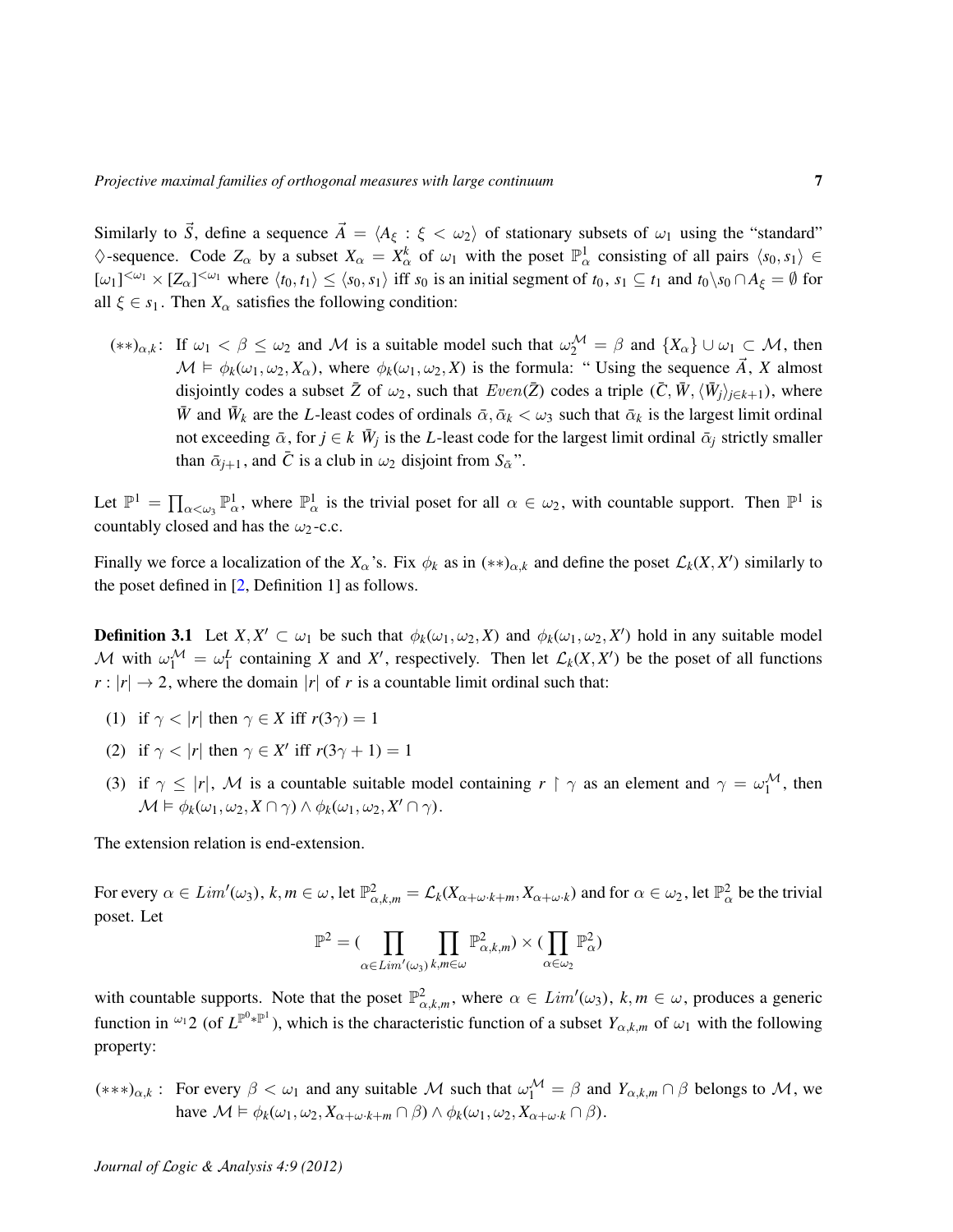Similarly to the proof of [\[2,](#page-13-1) Lemma 1] one can show that  $\mathbb{P}_0 := \mathbb{P}^0 * \mathbb{P}^1 * \mathbb{P}^2$  is  $\omega$ -distributive.

*Step 3.* We proceed with the coding stage of our construction. We will define a finite support iteration  $\langle \mathbb{P}_{\alpha}, \dot{\mathbb{Q}}_{\beta} : \alpha \leq \omega_3, \beta < \omega_3 \rangle$  such that  $\mathbb{P}_0 = \mathbb{P}^0 * \mathbb{P}^1 * \mathbb{P}^2$ , for every  $\alpha < \omega_3$ ,  $\dot{\mathbb{Q}}_{\alpha}$  is a  $\mathbb{P}_{\alpha}$ -name for a  $\sigma$ -centered poset, in  $L^{\mathbb{P}_{\omega_3}}$  there is a  $\Delta_3^1$ -definable wellorder of the reals, a  $\Pi_2^1$ -definable maximal family of orthogonal measures, there are no  $\Sigma_2^1$ -definable maximal families of orthogonal measures and  $\mathfrak{b} = \mathfrak{c} = \omega_3$ . Along the iteration for every  $\alpha < \omega_3$ , we will define in  $V^{\mathbb{P}_{\alpha}}$  a set  $O_\alpha$  of codes for measures and a set  $A_\alpha$ of ordinals. Every  $\mathbb{Q}_\alpha$  will add a generic real, whose  $\mathbb{P}_\alpha$ -name will be denoted  $u_\alpha$  and similarly to the proof of [\[2,](#page-13-1) Lemma 2] one can prove that  $L[G_\alpha] \cap {}^\omega{\omega} = L[\langle i \iota_{\xi}^{G_\alpha} : \xi < \alpha \rangle] \cap {}^\omega{\omega}$  for every  ${\mathbb P}_\alpha$ -generic filter  $G_\alpha$ . This gives a canonical wellorder of the reals in  $L[G_\alpha]$  which depends only on the sequence  $\langle u_{\xi} : \xi < \alpha \rangle$ , whose  $\mathbb{P}_{\alpha}$ -name will be denoted by  $\langle \alpha \rangle$ . We can additionally arrange that for  $\alpha < \beta$ ,  $\langle \alpha \rangle$  is an initial segment of  $\lt_{\beta}$ , where  $\lt_{\alpha} = \dot{\lt}_{\alpha}^{G_{\alpha}}$  and  $\lt_{\beta} = \dot{\lt}_{\beta}^{G_{\beta}}$  $\frac{G_{\beta}}{\beta}$ . Then if *G* is a  $\mathbb{P}_{\omega_3}$ -generic filter over *L*, then  $\langle \zeta^G = \bigcup \{ \zeta^G_\alpha : \alpha < \omega_3 \}$  will be the desired wellorder of the reals.

We will need some more notation. If *x*, *y* are reals in  $L[G_\alpha]$  such that  $x <_\alpha y$ , let  $x * y = \{2n : n \in$ *x*} ∪ {2*n* + 1 : *n* ∈ *y*} and  $\Delta(x * y) = \{2n + 2 : n \in x * y\}$  ∪ {2*n* + 1 : *n* ∉ *x* \* *y*}. For every  $\alpha \in [\omega_2, \omega_3)$ , let  $\dot{F}^0_\alpha$ ,  $\dot{F}^1_\alpha$  be  $\mathbb{P}_\alpha$ -names for nicely definable bijections  $F^0_\alpha: 2^\omega \to p_c(2^\omega)$  and  $F^1_\alpha: (2^\omega)^\omega \to 2^\omega$  in  $L[G_\alpha]$ , respectively, such that whenever  $\alpha < \beta$ ,  $i \in \{0, 1\}$  we have  $F^i_\alpha \subseteq F^i_\beta$ . For example, identifying  $p_c(2^\omega)$ with countable sequences of reals, let  $(F^0_\alpha)^{-1}$ ,  $F^1_\alpha$  be simply Cantor diagonalization. For every  $\nu \in [\omega_2, \omega_3)$ let  $i_{\nu} : \nu \cup \{\langle \xi, \eta \rangle : \xi < \eta < \nu\} \to Lim'(\omega_2)$  be a fixed bijection and let  $\vec{B} = \langle B_{\zeta,m} : \zeta < \omega_1, m \in \omega \rangle$  be a nicely definable sequence of almost disjoint subsets of  $\omega$ .

Suppose  $\mathbb{P}_{\alpha}$  has been defined and fix a  $\mathbb{P}_{\alpha}$ -generic filter  $G_{\alpha}$ .

*Case A.* Suppose  $\alpha \in Lim'(\omega_3)$ , i.e.  $\alpha = \omega^2 \cdot \alpha' + \xi$  for some  $\alpha' > 0$ ,  $\xi \in Lim'(\omega_2)$ . Let  $\nu = o.t.(\xi_{\omega_2 \cdot \alpha'}^{\mathbb{G}_{\alpha}})$ ,  $i = i_{\nu}$ .

*Case A.1.* If  $i^{-1}(\xi) = \langle \xi_0, \xi_1 \rangle$  for some  $\xi_0 < \xi_1 < \nu$ , let  $x_{\xi_0}$  and  $x_{\xi_1}$  be the  $\xi_0$ -th and  $\xi_1$ -th reals in  $L[G_{\omega_2} \cdot \alpha']$ according to the wellorder  $\leq^{\mathbb{G}_{\alpha}}_{\omega_2 \cdot \alpha'}$ . In  $L^{\mathbb{P}_{\alpha}}$  let

$$
\mathbb{Q}_{\alpha} = \{ \langle s_0, s_1 \rangle : s_0 \in [\omega]^{<\omega}, s_1 \in [\bigcup_{m \in \Delta(x_{\xi_0} * x_{\xi_1})} Y_{\alpha+m} \times \{m\}]^{<\omega} \},
$$

where  $\langle t_0, t_1 \rangle \leq \langle s_0, s_1 \rangle$  if and only if  $s_1 \subseteq t_1$ ,  $s_0$  is an initial segment of  $t_0$  and  $(t_0 \setminus s_0) \cap B_{\zeta, m} = \emptyset$  for all  $\langle \zeta, m \rangle \in s_1$ . Let  $u_\alpha$  be the generic real added by  $\mathbb{Q}_\alpha$ ,  $A_\alpha = \alpha + \omega \setminus \Delta(x_{\xi_0} * x_{\xi_1})$  and  $O_\alpha = \emptyset$ . For every  $n \geq 1$ , let  $\mathbb{Q}_{\alpha+n}$  be the poset (in  $L^{\mathbb{P}_{\alpha+n}}$ ) adding a dominating real  $u_{\alpha+n}$ , which is defined in *Case B* below and let  $A_{\alpha+n} = O_{\alpha+n} = \emptyset$ .

*Case A.2.* Suppose  $i^{-1}(\xi) = \zeta \in \nu$ . Consider the  $\zeta$ -th real  $x_{\zeta}$  according to the wellorder  $\zeta_{\omega_2,\alpha'}^{\mathcal{G}_{\alpha}}$ . Let  $F^0_{\omega_2 \cdot \alpha'} = \dot{F}^0_{\omega_2 \cdot \alpha'} [G_\alpha]$  and let  $f_\alpha = (F^0_{\omega_2 \cdot \alpha'})(x_\zeta)$ .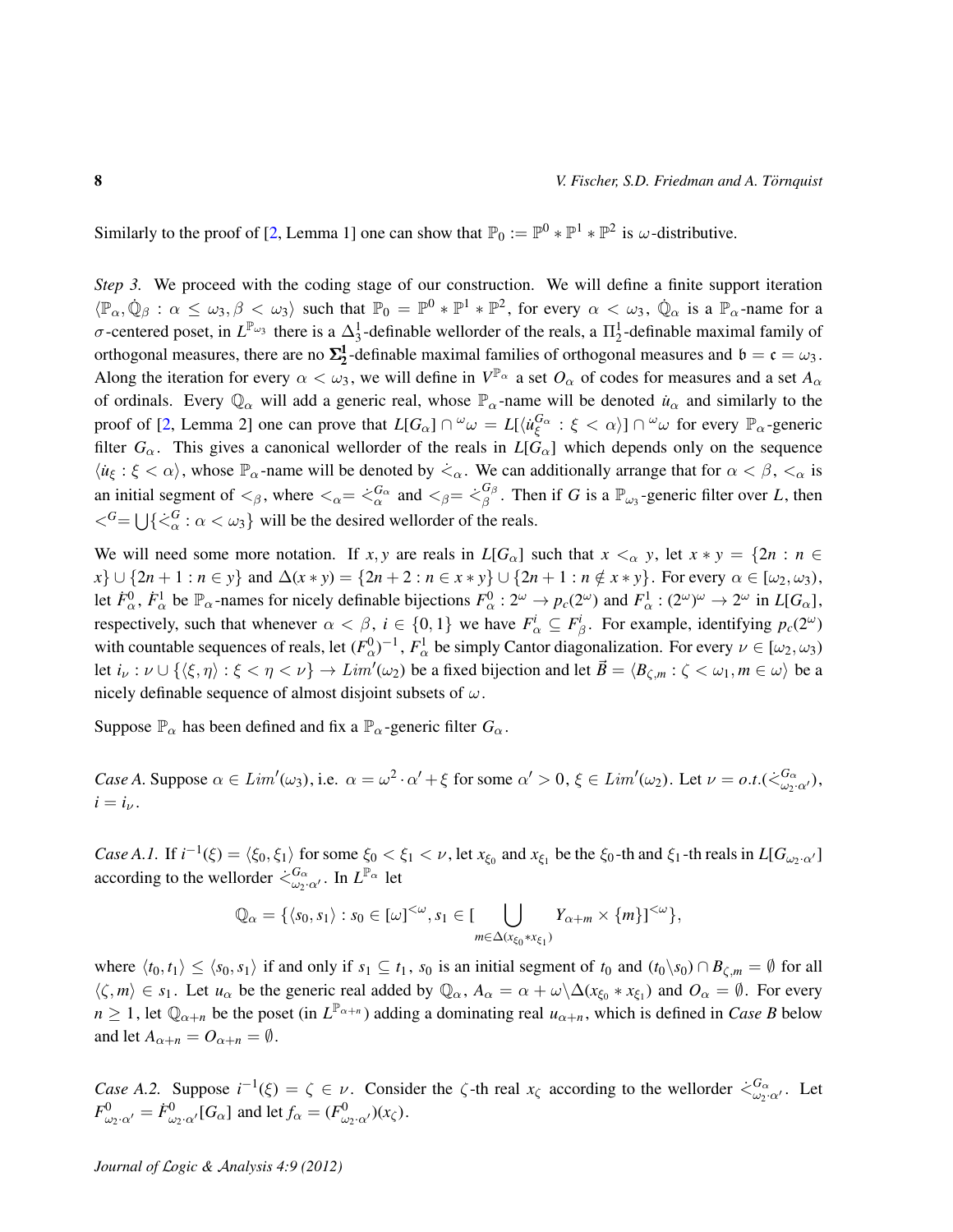*Case A.2.1.* If  $f_\alpha$  is not a code for a measure orthogonal to  $O'_\alpha = \bigcup_{\gamma < \alpha} O_\gamma$ , for every  $n \in \omega$  recursively define in  $L^{\mathbb{P}_{\alpha+n}}$ ,  $\mathbb{Q}_{\alpha+n}$  to be the poset for adding a dominating real defined in *Case B* below and let  $A_{\alpha+n} = O_{\alpha+n} = \emptyset.$ 

*Case A.2.2.* Otherwise, i.e. in case  $f_\alpha$  is a code for a measure orthogonal to  $O'_\alpha = \bigcup_{\gamma<\alpha} O_\gamma$ , define the poset  $\mathbb{Q}_{\alpha+n}$ , the set of codes for measures  $O_{\alpha+n}$  and the set of ordinals  $A_{\alpha+n}$  in  $L^{\mathbb{P}_{\alpha+n}}$  recursively as follows.

•  $\mathbb{Q}_{\alpha}$  almost disjointly, via the sequence  $\vec{B}$ , codes the sequence  $\langle Y_{\alpha+m} : m \in \Delta(x_{\zeta}) \rangle$ . More precisely let

$$
\mathbb{Q}_{\alpha} = \{ \langle s_0, s_1 \rangle : s_0 \in [\omega]^{<\omega}, s_1 \in [\bigcup_{m \in \Delta(x_{\zeta})} Y_{\alpha+m} \times \{m\}]^{<\omega} \},
$$

where  $\langle t_0, t_1 \rangle \leq \langle s_0, s_1 \rangle$  if and only if  $s_1 \subseteq t_1$ ,  $s_0$  is an initial segment of  $t_0$  and  $(t_0 \setminus s_0) \cap B_{\zeta,m} = \emptyset$ for all  $\langle \zeta, m \rangle \in s_1$ . Let  $u_\alpha$  be the generic real added by  $\mathbb{Q}_\alpha$ ,  $A_\alpha = \alpha + \omega \backslash \Delta(u_\alpha)$ .

• Let  $n \geq 1$ . Suppose  $\mathbb{Q}_{\alpha+(n-1)}$  has been defined and adds a real  $u_{\alpha+(n-1)}$ . Then  $\mathbb{Q}_{\alpha+n}$  almost disjointly, via the sequence  $\vec{B}$ , codes the sequence  $\langle Y_{\alpha+\omega\cdot n+m} : m \in \Delta(u_{\alpha+(n-1)}) \rangle$ . More precisely let

$$
\mathbb{Q}_{\alpha+n} = \{ \langle s_0, s_1 \rangle : s_0 \in [\omega]^{<\omega}, s_1 \in [\bigcup_{m \in \Delta(u_{\alpha+(n-1)})} Y_{\alpha+\omega \cdot n+m} \times \{m\}]^{<\omega} \},\
$$

where  $\langle t_0, t_1 \rangle \leq \langle s_0, s_1 \rangle$  if and only if  $s_1 \subseteq t_1$ ,  $s_0$  is an initial segment of  $t_0$  and  $(t_0 \setminus s_0) \cap B_{\zeta,m} = \emptyset$  for all  $\langle \zeta, m \rangle \in s_1$ . Let  $u_{\alpha+n}$  be the generic real added by  $\mathbb{Q}_{\alpha+n}$ ,  $A_{\alpha+n} = \alpha + \omega \cdot n + \omega \setminus \Delta(u_{\alpha+(n-1)})$ .

In  $L^{\mathbb{P}_{\alpha+\omega}}$  let  $\vec{u}_{\alpha} = (u_n^{\alpha})_{n \in \omega}$ , where  $u_0^{\alpha} = x_{\zeta}$  and  $u_n^{\alpha} = u_{\alpha+n-1}$  whenever  $n \ge 1$ . Let

$$
g_{\alpha} = \bar{r}(F_{\alpha+\omega}^{0}(u_{0}^{\alpha}), F_{\alpha+\omega}^{1}((u_{n}^{\alpha})_{n\geq 1}))
$$

(see Lemma [1\)](#page-2-0) and for every  $n \in \omega$  let  $O_{\alpha+n} = \{g_{\alpha}\}.$ 

*Case B.* Suppose either  $\alpha \in \omega_2$ , or  $\alpha \in Lim(\omega_3) \setminus Lim'(\omega_3)$ , or  $\alpha$  is a successor ordinal in  $(\omega_2, \omega_3)$  which is not of the form  $\alpha' + n$  for some  $\alpha' \in Lim'(\omega_3)$ ,  $n \in \omega$ . Then let  $\mathbb{Q}_\alpha$  be the following poset for adding a dominating real:

$$
\mathbb{Q}_{\alpha} = \{ \langle s_0, s_1 \rangle : s_0 \in \omega^{<\omega}, s_1 \in [\text{o.t.}(\dot{\leq}_{\alpha}^{G_{\alpha}})]^{<\omega} \},
$$

where  $\langle t_0, t_1 \rangle \leq \langle s_0, s_1 \rangle$  if and only if  $s_0$  is an initial segment of  $t_0$ ,  $s_1 \subseteq t_1$ , and  $t_0(n) > x_{\xi}(n)$  for all  $n \in \text{dom}(t_0) \setminus \text{dom}(s_0)$  and  $\xi \in s_1$ , where  $x_{\xi}$  is the  $\xi$ -th real in  $L[G_{\alpha}] \cap \omega^{\omega}$  according to the wellorder  $\dot{\leq}^{\,G_{\alpha}}_{\alpha}$ . Let  $A_\alpha = \emptyset$ ,  $O_\alpha = \emptyset$ .

With this the definition of  $\mathbb{P}_{\omega_3}$  is complete. Similarly to [\[2,](#page-13-1) Lemma 3] one can show that if *G* is  $\mathbb{P}_{\omega_3}$ -generic and  $\xi \in \bigcup_{\alpha \in \omega_3} \hat{A}_{\alpha}^G$ , then in *L*[*G*] there is no real coding a stationary kill of  $S_{\xi}$ . We will refer to this fact, as *no accidental coding of stationary kill.* Also, in  $L^{p_{\omega_3}}$ , let  $O = \bigcup_{\alpha \in \omega_3} O_\alpha$ ,  $F^0 = \bigcup_{\alpha \in \omega_3} F_\alpha^0$ ,  $F^1 = \bigcup_{\alpha \in \omega_3} F_\alpha^1$ and for  $\vec{z} = (z_n)_{n \in \omega}$ , let  $\mathcal{R}(\vec{z}) = \vec{r}(F^0(z_0), F^1((z_n)_{n \ge 1}))$  (see Lemma [1\)](#page-2-0).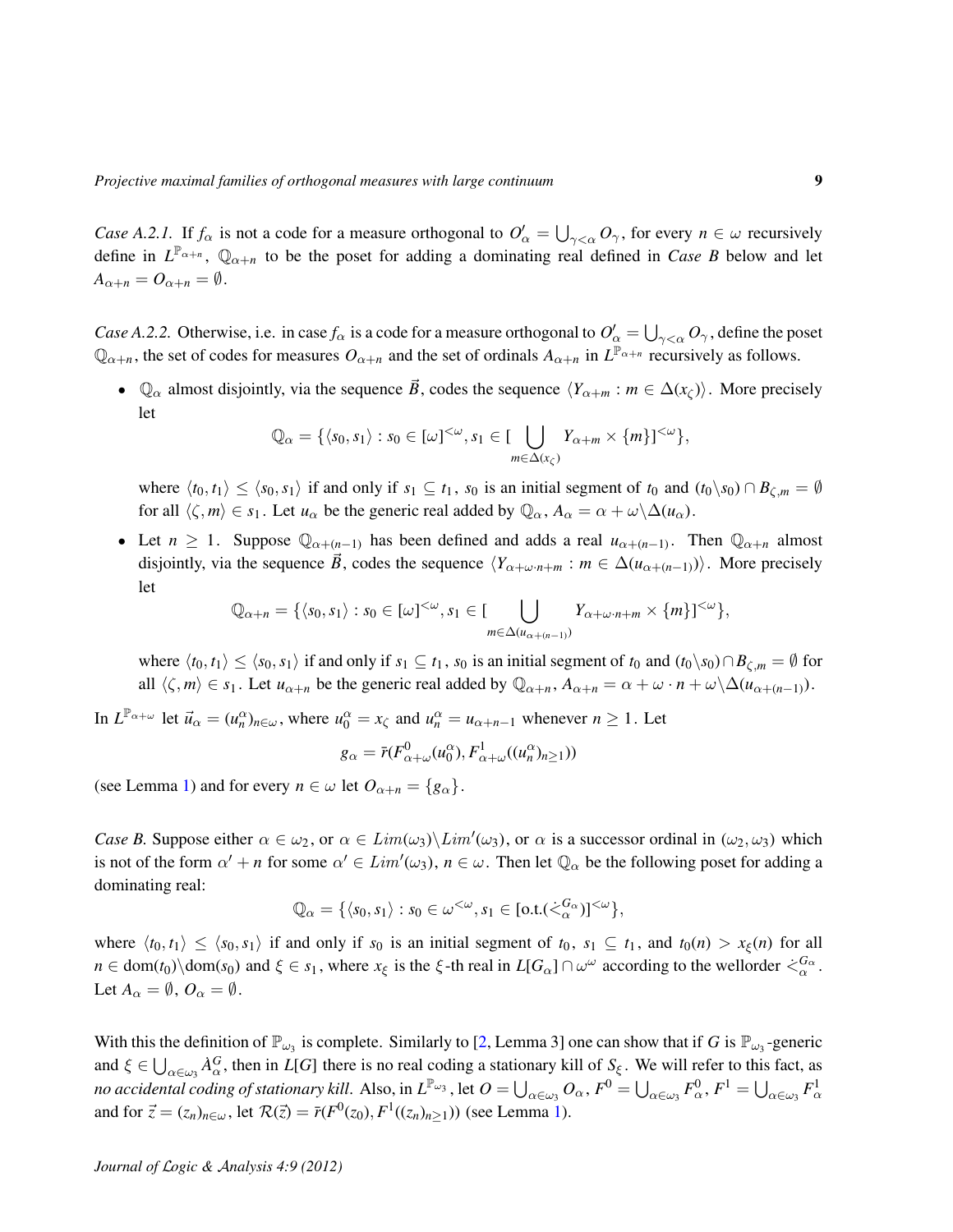**Lemma 3.2** Let *G* be  $\mathbb{P}_{\omega_3}$  generic,  $g = \mathcal{R}(\vec{z})$  for some  $\vec{z} = (z_n)_{n \in \omega}$ . Then  $g \in O$  if and only if for every countable suitable model M such that  $g \in M$  there is  $\bar{\alpha} < \omega_3^M$  such that for all  $n \in \omega$ ,  $S_{\bar{\alpha}+\omega\cdot n+m}$  is non-stationary in  $(L[z_{n+1}])^{\mathcal{M}}$  for all  $m \in \Delta(z_n)$ .

**Proof** Suppose  $g = \mathcal{R}(\vec{z})$  and for every countable suitable model M such that  $g \in \mathcal{M}$ , there is  $\vec{\alpha} < \omega_3^{\mathcal{M}}$ with the above property. By the Löweinheim-Skolem theorem, the same holds in  $\mathbb{H}_{\Theta}^{\mathbb{P}}$ , where  $\Theta$  is sufficiently large and  $\mathbb{H}^{\mathbb{P}}_{\Theta}$  denotes the set of all sets hereditary of cardinality  $<\Theta$ . Thus there is  $\alpha<\omega_3$  such that for all  $n \in \omega$ ,  $m \in \Delta(z_n)$ ,  $L_{\Theta}[z_{n+1}] \models (S_{\alpha+\omega \cdot n+m}$  is not stationary). Then in particular for some  $n > 0$ ,  $m \in \omega$  the stationary kill of  $S_{\alpha+\omega\cdot n+m}$  is coded by a real. Since there is no accidental coding of stationary kill,  $\mathbb{Q}_{\alpha+n}$ adds a real  $u_{\alpha+n} (= u_{n+1}^{\alpha})$  coding a stationary kill of  $S_{\alpha+\omega \cdot n+m}$  for all  $m \in \Delta(u_n^{\alpha})$ , while there are no reals coding the stationary kill of  $S_{\alpha+\omega \cdot n+m}$  for  $m \notin \Delta(u_n^{\alpha})$ . Therefore  $\Delta(u_n^{\alpha}) = \Delta(z_n)$  for all *n*, and so  $\vec{u}_{\alpha} = \vec{z}$ , which implies  $g = g_\alpha \in O$ .

On the other hand, suppose  $g \in \mathcal{R}(\vec{z}) \in O$ . Thus  $g = g_\alpha = \mathcal{R}(\vec{u}_\alpha)$  and since  $\mathcal R$  is injective  $\vec{u}_\alpha = \vec{z}$ . Suppose M is a suitable model which contains *g*. Then by definition of  $\bar{r}$  we have that  $F^0(u_0^{\alpha})$  and  $F^1((u_n^{\alpha})_{n\geq 1})$  are also in M. Since  $F^0, F^1$  are nicely definable, M contains also  $\vec{u}_\alpha$ . Therefore for all  $n \in \omega$ ,  $m \in \Delta(u_n^\alpha)$ also the sets  $Y_{\alpha+\omega \cdot n+m} \cap \omega_1^{\mathcal{M}}$  are in M. Thus in particular, M contains the sets  $X_{\alpha+\omega \cdot n+m} \cap \omega_1^{\mathcal{M}}$  for all  $n \in \omega$ ,  $m \in \Delta(u_n^{\alpha})$ . Fix  $n, m \in \Delta(u_n^{\alpha})$ . By definition of  $\mathcal{L}_n(X_{\alpha+\omega \cdot n+m}, X_{\alpha+\omega \cdot n})$  we have that for every  $m \in \Delta(u_n^{\alpha})$ , in M, using the sequence  $\vec{A}$ , the set  $X_{\alpha+\omega \cdot n+m} \cap \omega_1$  almost disjointly codes a subset  $\vec{Z}^{n,m}$  of  $\omega_2$ , whose even part codes a triple  $(C^{n,m}, W^{n,m}, \langle W_i^{n,m}, W_i^{n,m}, \rangle)$  $\langle j^{n,m} \rangle_{j \in n+1} \rangle$ ), where *W<sup>n,m</sup>*, *W<sub>n</sub><sup>n,m</sup>* are the *L*-least codes of ordinals  $\alpha^{n,m}$ ,  $\alpha_n^{n,m}$  in  $\omega_3$  such that  $\alpha_n^{n,m}$  is the largest limit ordinal not exceeding  $\alpha^{n,m}$  and for every  $j \in n$ ,  $\alpha_i^{n,m}$  $\alpha_j^{n,m}$  is the largest limit ordinal strictly smaller than  $\alpha_{j+1}^{m,n}$  $j_{j+1}^{m,n}$ . It remains to observe that for every  $n_1 < n_2$ ,  $m_1, m_2$  in  $\omega$ , we have  $W_j^{n_1, m_1} = W_j^{n_2, m_2}$  whenever  $j \leq n_1$ . Therefore  $\alpha_0^{n, m_1}$  $\binom{n,m}{0}$  does not depend on *n*, *m* and so  $\bar{\alpha} = \alpha_0^{n,m}$  $\binom{n,m}{0}$  is the desired ordinal.  $\Box$ 

Therefore O has indeed a  $\Pi_2^1$  definition. We will show that O is maximal in  $p_c(2^{\omega})$ . Indeed, suppose in  $L^{\mathbb{P}_{\omega_3}}$  there is a code *f* for a measure orthogonal to every measure in the family  $\bar{O} = {\mu_g : g \in O}$ . Choose  $\alpha$  minimal such that  $\alpha = \omega_2 \cdot \alpha' + \xi$  for some  $\alpha' > 0$ ,  $\xi \in Lim'(\omega_2)$  and such that  $f \in L[G_{\omega_2} \cdot \alpha']$ . Let  $\nu = o.t.(\langle \zeta_{\omega_2 \cdot \alpha'}^{\mathbb{G}_{\alpha}} \rangle$  and let  $i = i_{\nu}$ . Then  $x = (F_{\omega_2 \cdot \alpha'}^0)^{-1}(f)$  is the  $\zeta$ -th real according to the wellorder  $\langle \zeta_{\omega_2 \cdot \alpha'}^{\mathbb{G}_{\alpha}} \rangle$ for some  $\zeta \in \nu$ , which implies that for some  $\xi \in Lim'(\omega_2)$ ,  $i^{-1}(\xi) = \zeta$ . But then  $x_{\zeta} = x$  is the code of a measure orthogonal to  $O'_\alpha$  and so by construction  $O_\alpha$  contains the code of a measure equivalent to  $\mu_f$ , which is a contradiction. To obtain a  $\Pi_2^1$ -definable m.o. family in  $L^{\mathbb{P}_{\omega_3}}$  consider the union of  $\overline{O} = {\mu_g : g \in O}$ with the set of all point measures. Just as in [\[2\]](#page-13-1) one can show that  $\lt$  is indeed a  $\Delta_3^1$ -definable wellorder of the reals.

Since  $\mathbb{P}_{\omega_3}$  is a finite support iteration, we have added Cohen reals along the iteration cofinally often. Thus for every real *a* in  $L^{\mathbb{P}_{\omega_3}}$  there is a Cohen real over *L*[*a*] and so by Proposition [1](#page-3-0) in  $L^{\mathbb{P}_{\omega_3}}$  there are no  $\Sigma_2^1$  m.o. families. Also note that since cofinally often we have added dominating reals,  $L^{\mathbb{P}_{\omega_3}} \models \mathfrak{b} = \omega_3$ .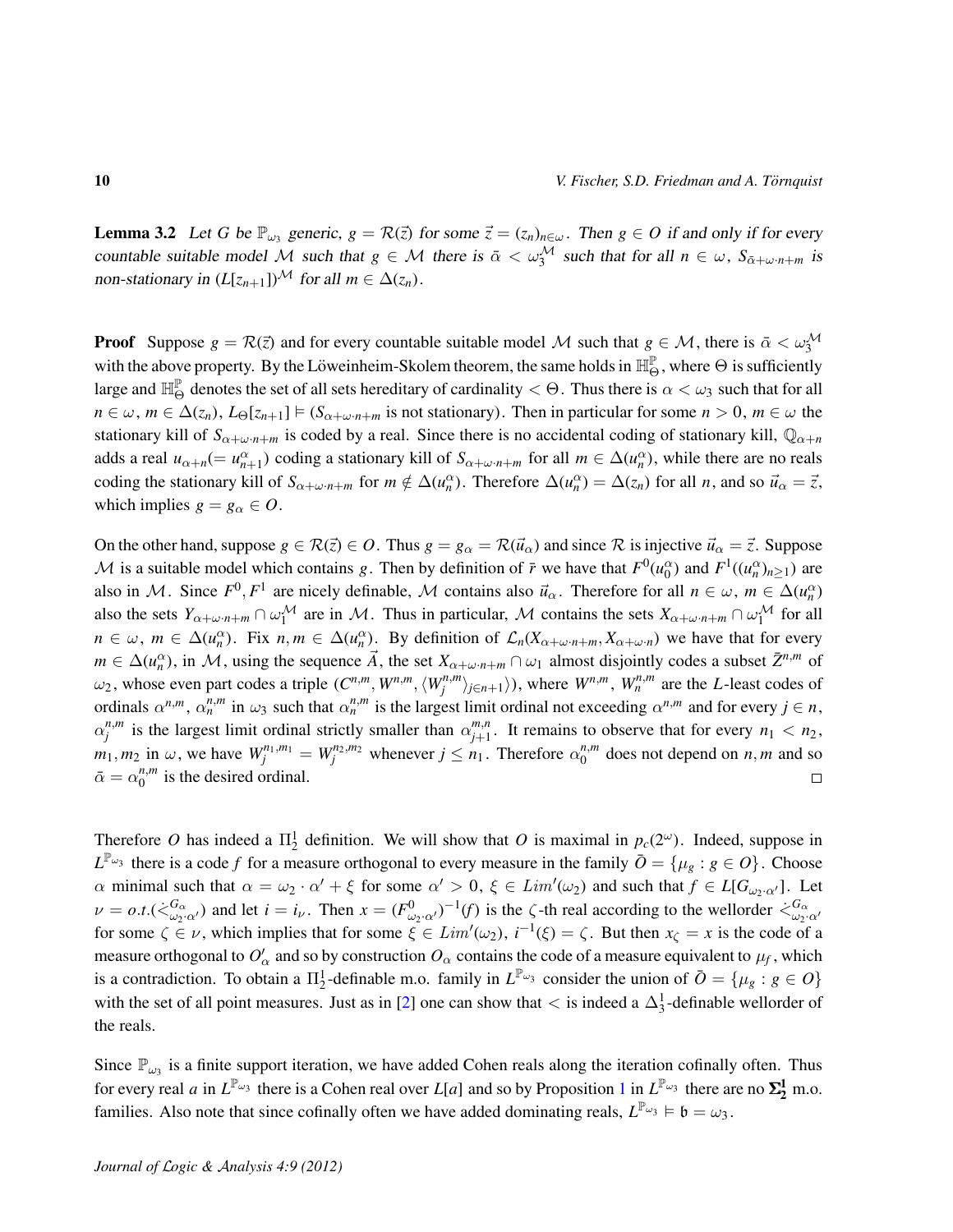## 4  $\Delta^1_3$  w.o. of the reals, a  $\Pi^1_2$  m.o. family, no  $\mathbf{\Sigma^1_2}$  m.o. families with  $\mathfrak{d}=\omega_1$ and  $c = \omega_2$

In this section we establish the proof of Theorem [2.](#page-1-1) The model is obtained as a modification of the iteration construction developed in [\[1\]](#page-13-0). We restate the definitions of the posets used in this construction. For a more detailed account of their properties see [\[1\]](#page-13-0). We work over the constructible universe *L*. For the remainder of this section, we will say that a transitive  $ZF^-$  model is *suitable*, if  $\omega_2^{\mathcal{M}}$  exists and  $\omega_2^{\mathcal{M}} = \omega_2^{\mathcal{M}^L}$ .

If  $S \subseteq \omega_1$  is a stationary, co-stationary set, then by  $Q(S)$  denote the poset of all countable closed subsets of  $\omega_1$  *S* with the extension relation being end-extension. Recall that  $Q(S)$  is  $\omega_1 \backslash S$ -proper,  $\omega$ -distributive and adds a club disjoint from *S* (see [\[1\]](#page-13-0), [\[5\]](#page-14-11)). For the proof of Theorem [2](#page-1-1) we use the form of localization defined in [\[1,](#page-13-0) Definition 1]. That is, if  $X \subseteq \omega_1$  and  $\phi(\omega_1, X)$  is a  $\Sigma_1$ -sentence with parameters  $\omega_1, X$  which is true in all suitable models containing  $\omega_1$  and *X* as elements, then let  $\mathcal{L}(\phi)$  be the poset of all functions  $r : |r| \to 2$ , where the domain  $|r|$  of r is a countable limit ordinal, such that

- (1) if  $\gamma < |r|$  then  $\gamma \in X$  iff  $r(2\gamma) = 1$
- (2) if  $\gamma \leq |r|$ , M is a countable, suitable model containing  $r \restriction \gamma$  as an element and  $\gamma = \omega_1^{\mathcal{M}}$ , then  $\phi(\gamma, X \cap \gamma)$  holds in M.

The extension relation is end-extension. Recall that  $\mathcal{L}(\phi)$  has a countably closed dense subset (see [\[1,](#page-13-0) Remark 2]) and that if *G* is  $\mathcal{L}(\phi)$ -generic and M is a countable suitable model containing ( $\bigcup G$ )  $\upharpoonright \gamma$  as an element, where  $\gamma = \omega_1^{\mathcal{M}}$ , then  $\mathcal{M} \models \phi(\gamma, X \cap \gamma)$  (see [\[1,](#page-13-0) Lemma 2]).

We will use also the coding with perfect trees defined in [\[1,](#page-13-0) Definition 2]. Let  $Y \subseteq \omega_1$  be generic over *L* such that in *L*[*Y*] cofinalities have not been changed and let  $\bar{\mu} = {\mu_i}_{i \in \omega_1}$  be a sequence of *L*-countable ordinals such that  $\mu_i$  is the least  $\mu > \sup_{j \le i} \mu_j$ ,  $L_\mu[Y \cap i] \models ZF^-$  and  $L_\mu \models \omega$  is the largest cardinal. Say that a real *R* codes *Y* below *i* if for all  $j < i$ ,  $j \in Y$  if and only if  $L_{\mu_j}[Y \cap j, R] \models ZF^-$ . For  $T \subseteq 2^{<\omega}$  a perfect tree, let |*T*| be the least *i* such that  $T \in L_{\mu_i}[Y \cap i]$ . Then  $C(Y)$  is the poset of all perfect trees *T* such that *R* codes *Y* below |*T*|, whenever *R* is a branch through *T*, where for  $T_0$ ,  $T_1$  conditions in  $C(Y)$ ,  $T_0 \le T_1$ if and only if  $T_0$  is a subtree of  $T_1$ . Recall also that  $C(Y)$  is proper and  $\omega$ -bounding (see [\[1,](#page-13-0) Lemmas 7,8]).

Fix a bookkeeping function  $F: Lim'(\omega_2) \to L_{\omega_2}$  and a sequence  $\vec{S} = (S_\beta : \beta < \omega_2)$  of almost disjoint stationary subsets of  $\omega_1$ , defined as in [\[1,](#page-13-0) Lemma 14]. Thus *F* and  $\vec{S}$  are  $\Sigma_1$ -definable over  $L_{\omega_2}$  with parameter  $\omega_1$ ,  $F^{-1}(a)$  is unbounded in  $Lim'(\omega_2)$  for every  $a \in L_{\omega_2}$  and whenever  $\mathcal{M}, \mathcal{N}$  are suitable models such that  $\omega_1^{\mathcal{M}} = \omega_1^{\mathcal{N}}$  then  $F^{\mathcal{M}}, \vec{S}^{\mathcal{M}}$  agree with  $F^{\mathcal{N}}, \vec{S}^{\mathcal{N}}$  on  $\omega_2^{\mathcal{M}} \cap \omega_2^{\mathcal{N}}$ . Also if  $\mathcal{M}$  is suitable and  $\omega_1^{\mathcal{M}} = \omega_1$  then  $F^{\mathcal{M}}, \bar{S}^{\mathcal{M}}$  equal the restrictions of *F*,  $\vec{S}$  to the  $\omega_2$  of *M*. Fix also a stationary subset *S* of  $\omega_1$ which is almost disjoint from every element of  $\vec{S}$ .

Recursively we will define a countable support iteration  $\langle \mathbb{P}_\alpha, \dot{\mathbb{Q}}_\beta : \alpha \leq \omega_2, \beta < \omega_2 \rangle$  such that in  $L^{\mathbb{P}_{\omega_2}}$  there is a  $\Delta_3^1$ -definable wellorder of the reals, there is a  $\Pi_2^1$  definable m.o. family, there are no  $\Sigma_2^1$  definable m.o. families and  $\mathfrak{d} = \aleph_1$ ,  $\mathfrak{c} = \aleph_2$ . Along the iteration for every  $\alpha < \omega_2$ , we will define in  $L^{\mathbb{P}_{\alpha}}$  a set  $O_{\alpha}$  of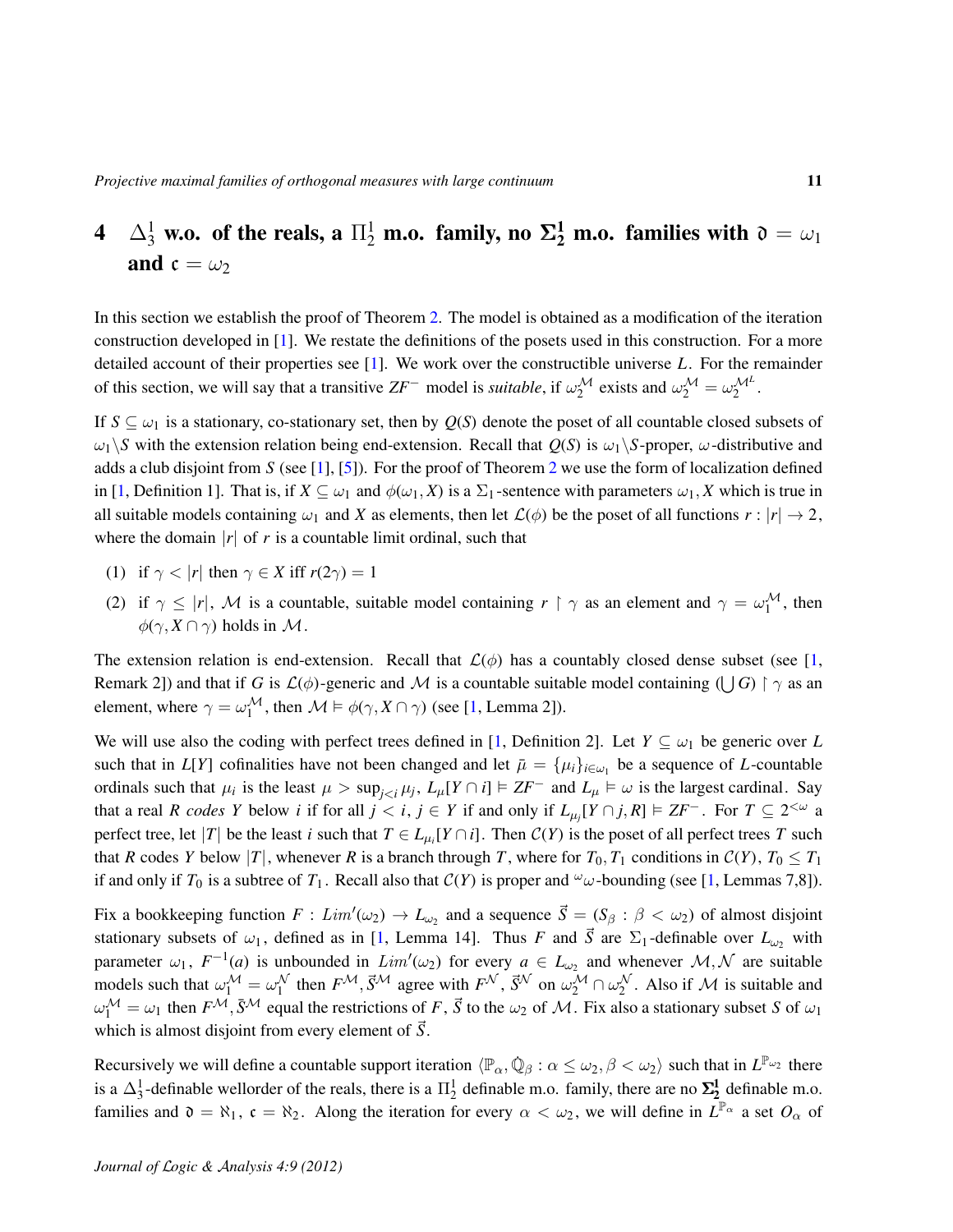codes for measures and a set  $A_\alpha$  of ordinals. Define the wellorder  $\lt_\alpha$  in  $L[G_\alpha]$  where  $G_\alpha$  is  $\mathbb{P}_\alpha$ -generic just as in [\[1\]](#page-13-0). We can assume that all names for reals are nice and that for  $\alpha < \beta < \omega_2$ , all  $\mathbb{P}_\alpha$ -names for reals precede in the canonical wellorder  $\lt_L$  of *L* all  $\mathbb{P}_{\beta}$ -names for reals, which are not  $\mathbb{P}_{\alpha}$ -names. For each  $\alpha < \omega_2$ , define a wellorder  $\lt_{\alpha}$  on the reals of  $L[G_\alpha]$ , where  $G_\alpha$  is a  $\mathbb{P}_\alpha$ -generic as follows. If x is a real in  $L[G_\alpha]$  let  $\sigma_x^{\alpha}$  be the  $\lt_L$ -least  $\mathbb{P}_\gamma$ -name for *x*, where  $\gamma \leq \alpha$  is least so that *x* has a  $\mathbb{P}_\gamma$ -name. For *x*, *y* reals in  $L[G_\alpha]$  define  $x <_\alpha y$  if and only if  $\sigma_x^\alpha <_L \sigma_y^\alpha$ . Note that whenever  $\alpha < \beta$ , then  $\lt_\alpha$  is an initial segment of  $\lt_{\beta}$ . Then  $\lt^G = \bigcup_{\alpha \lt \omega_2} \lt^G_\alpha$  will be the desired wellorder of the reals in *L*[*G*], where *G* is a  $\mathbb{P}_{\omega_2}$ -generic filter. For every  $\alpha \in \omega_2$ , let  $W_\alpha$  be the *L*-least subset of  $\omega_1$  coding  $\alpha$ . Also, for each  $\alpha \in \omega_2$ , fix  $\mathbb{P}_\alpha$ -names  $\dot{F}^0_\alpha$ ,  $\dot{F}^1_\alpha$  for nicely definable bijections  $F^0_\alpha : 2^\omega \to p_c(2^\omega)$ ,  $F^1_\alpha : (2^\omega)^\omega \to 2^\omega$  in  $L^{\mathbb{P}_\alpha}$ such that for all  $i \in \{0, 1\}$  and  $\alpha < \beta < \omega_2$  in  $L^{\mathbb{P}_\beta}$  we have  $F^i_\alpha \subseteq F^i_\beta$  (e.g. take  $(F^0_\alpha)^{-1}$ ,  $F^1_\alpha$  to be Cantor diagonalization).

We proceed with the definition of the poset. Let  $\mathbb{P}_0$  be the trivial poset. Suppose  $\mathbb{P}_\alpha$ ,  $\langle O_\gamma : \gamma < \alpha \rangle$  and  $\langle A_{\gamma} : \gamma < \alpha \rangle$  have been defined. Let  $G_{\alpha}$  be a  $\mathbb{P}_{\alpha}$ -generic filter.

*Case A.* Suppose  $\alpha \in Lim'(\omega_2) = {\alpha \in Lim(\omega_2) : \alpha = \omega \cdot \omega \cdot \alpha''}$  for some  $\alpha'' \ge 0$ . We will define  $\mathbb{P}_{\alpha+\gamma}$ for  $\gamma \in \omega \cdot \omega$  recursively as follows.

*Case A.1.* Suppose  $F(\alpha) = {\sigma_x^{\alpha}, \sigma_y^{\alpha}}$  is a pair of nice names for reals in  $L[G_{\alpha}]$ . Let  $x = \sigma_x^{\alpha}[G_{\alpha}]$ ,  $y = \sigma_y^{\alpha} [G_{\alpha}].$ 

- For every  $m \in \omega$ , define  $\mathbb{Q}_{\alpha+m}$  in  $L^{\mathbb{P}_{\alpha+m}}$  as follows. If  $m \in \Delta(x*y)$  let  $\mathbb{Q}_{\alpha+m} = Q(S_{\alpha+m})$  and if  $m \notin \Delta(x * y)$  let  $\mathbb{Q}_{\alpha+m}$  be the random real forcing.
- In  $L^{\mathbb{P}_{\alpha+\omega}}$  let  $X_{\alpha+\omega}$  be a subset of  $\omega_1$ , coding  $W_\alpha$ , coding the pair  $(x, y)$ , coding a level of *L* in which  $\alpha$  has size at most  $\omega_1$  and coding the generic  $G_{\alpha+\omega}$ , which can be regarded as a subset of an element of  $L_{\omega_2}$ . Let  $\mathbb{K}_{\alpha+\omega}^1 = \mathcal{L}(\phi_{\alpha+\omega})$ , where  $\phi_{\alpha+\omega} = \phi_{\alpha+\omega}(\omega_1, X_{\alpha+\omega})$  is the  $\Sigma_1$ -sentence which holds if and only if  $X_{\alpha+\omega}$  codes a subset *W* of  $\omega_1$  and a pair  $(x, y)$  of reals, such that *W* is the *L*-least code for an ordinal  $\bar{\alpha} < \omega_2$  and  $S_{\bar{\alpha}+m}$  is non-stationary for  $m \in \Delta(x*y)$ . Let  $\bar{X}_{\alpha+\omega}$  be a  $\mathbb{P}_{\alpha+\omega}$ -name for  $X_{\alpha+\omega}$  and let  $\dot{\mathbb{K}}_{\alpha+\omega}^1$  be a  $\mathbb{P}_{\alpha+\omega}$ -name for  $\mathbb{K}_{\alpha+\omega}^1$ .
- Let  $Y_{\alpha+\omega}$  be  $\mathbb{K}_{\alpha+\omega}^1$ -generic over  $L[G_{\alpha+\omega}]$ . The even part of  $Y_{\alpha+\omega}$  codes  $X_{\alpha+\omega}$  and so codes the generic  $G_{\alpha+\omega}$ . Then in  $L[Y_{\alpha+\omega}] = L[G_{\alpha+\omega} * Y_{\alpha+\omega}]$ , let  $\mathbb{K}^2_{\alpha+\omega} = C(Y_{\alpha+\omega})$ . Let  $R_{\alpha+\omega}$  be the real added by  $\mathbb{K}_{\alpha+\omega}^2$ , let  $\dot{\mathbb{K}}_{\alpha+\omega}^2$  be a  $\mathbb{P}_{\alpha+\omega} * \dot{\mathbb{K}}_{\alpha+\omega}^1$ -name for  $\mathbb{K}_{\alpha+\omega}^2$  and let  $\mathbb{Q}_{\alpha+\omega} = \mathbb{K}_{\alpha+\omega}^1 * \dot{\mathbb{K}}_{\alpha+\omega}^2$ .
- For every  $\gamma \in [\alpha + \omega + 1, \alpha + \omega \cdot \omega)$  let  $\mathbb{Q}_{\alpha+\gamma}$  be a  $\mathbb{P}_{\alpha+\gamma}$ -name for the random real forcing.

*Case A.2.* Suppose  $F(\alpha) = \{\sigma_x^{\alpha}\}\$  for some nice name for a real  $\sigma_x^{\alpha}$ . Let  $x = \sigma_x^{\alpha}[G_{\alpha}], f = F_{\alpha}^0(x)$ .

*Case A.2.1.* If *f* is not a code of a measure orthogonal to  $O'_\n{\alpha} = \bigcup_{\gamma < \alpha} O_\gamma$ , let  $\mathbb{Q}_{\alpha+\gamma}$  be a  $\mathbb{P}_{\alpha+\gamma}$ -name for the random real forcing, for all  $\gamma \in \omega \cdot \omega$ .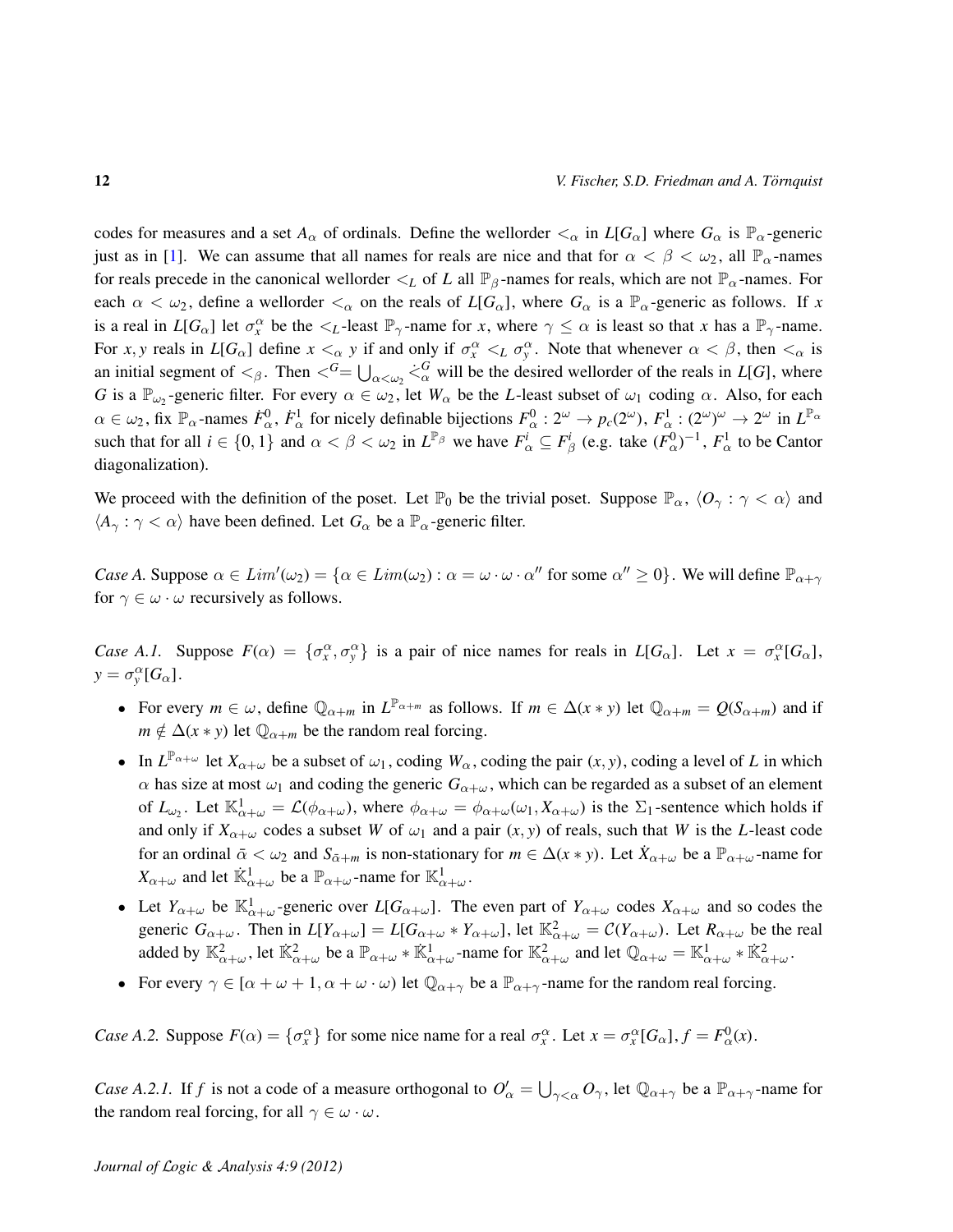*Case A.2.2.* If *f* is a code of a measure orthogonal to  $O'_\n\alpha = \bigcup_{\gamma < \alpha} O_\gamma$ , define  $\mathbb{Q}_{\alpha+\gamma}$  for  $\gamma \in \omega \cdot \omega$  recursively as follows. Let  $\mathbb{Q}_\alpha$  be the trivial poset (in  $L^{\mathbb{P}_\alpha}$ ), and let  $R_\alpha = x$ . Suppose the poset  $\mathbb{P}_{\alpha+\omega \cdot n+1}$  and the real  $R_{\alpha+\omega\cdot n}$  have been defined.

- For  $m \ge 1$  define  $\mathbb{Q}_{\alpha+\omega\cdot n+m}$  in  $L^{\mathbb{P}_{\alpha+\omega\cdot n+m}}$  recursively as follows. If  $m-1 \in \Delta(R_{\alpha+\omega\cdot n})$  let  $\mathbb{Q}_{\alpha+\omega\cdot n+m} = Q(S_{\alpha+\omega\cdot n+(m-1)})$  and if  $m-1 \in \Delta(R_{\alpha+\omega\cdot n})$  let  $\mathbb{Q}_{\alpha+\omega\cdot n+m}$  be the random real forcing.
- Let  $G_{\alpha+\omega\cdot n+\omega}$  be a  $\mathbb{P}_{\alpha+\omega\cdot n+\omega}$ -generic filter. In  $L[G_{\alpha+\omega\cdot n+\omega}]$  let  $X_{\alpha+\omega\cdot n+\omega}$  be a subset of  $\omega_1$  coding *W*<sub>α+ω</sub>*<sub><i>j*</sub> for  $j \le n + 1$ , coding the real  $R_{\alpha+\omega}$ <sub>*n*</sub>, coding a level of *L* in which  $\alpha + \omega \cdot n + \omega$  has size at most  $\omega_1$  and coding the generic  $G_{\alpha+\omega\cdot n+\omega}$ . Let  $\mathbb{K}^1_{\alpha+\omega\cdot (n+1)}$  be the poset  $\mathcal{L}(\phi^{n+1}_{\alpha})$ , where  $\phi_{\alpha}^{n+1} = \phi_{\alpha}^{n+1}(\omega_1, X_{\alpha+\omega \cdot (n+1)})$  is the  $\Sigma_1$ -sentence which holds if and only if  $X_{\alpha+\omega \cdot (n+1)}$  codes the tuple  $\langle \bar{W}_j \rangle_{j \leq n+1}$  of subsets of  $\omega_1$  and a real *x*, such that  $\bar{W}_{n+1}$  is the *L*-least code for an ordinal  $\bar{\alpha} = \bar{\alpha}_{n+1}$  and for every  $j \leq n$ ,  $\bar{W}_j$  is the *L*-least code for the largest limit  $\bar{\alpha}_j$  strictly smaller than  $\bar{\alpha}_{i+1}$ , and for every  $m \in \Delta(x)$ , the set  $S_{\bar{\alpha}+m}$  is non-stationary. Let  $\dot{X}_{\alpha+\omega\cdot(n+1)}$  be a  $\mathbb{P}_{\alpha+\omega\cdot(n+1)}$ -name for  $X_{\alpha+\omega \cdot (n+1)}$ ,  $\dot{\mathbb{K}}_{\alpha+\omega \cdot (n+1)}^1$  is a  $\mathbb{P}_{\alpha+\omega \cdot (n+1)}$ -name for  $\mathbb{K}_{\alpha+\omega \cdot (n+1)}^1$ .
- Let  $Y_{\alpha+\omega \cdot (n+1)}$  be  $\mathbb{K}^1_{\alpha+\omega \cdot (n+1)}$ -generic filter over  $L[G_{\alpha+\omega \cdot (n+1)}]$ . In  $L[Y_{\alpha+\omega \cdot (n+1)}]$  (note that the even part of  $Y_{\alpha+\omega\cdot(n+1)}$  codes  $X_{\alpha+\omega\cdot(n+1)}$  and so the generic  $G_{\alpha+\omega\cdot(n+1)}$ ) let  $\mathbb{K}^2_{\alpha+\omega\cdot(n+1)} = C(Y_{\alpha+\omega\cdot(n+1)})$ and let  $R_{\alpha+\omega\cdot(n+1)}$  be the generic real added by  $\mathbb{K}^2_{\alpha+\omega\cdot(n+1)}$ . Let  $\mathbb{Q}_{\alpha+\omega\cdot(n+1)} = \mathbb{K}^1_{\alpha+\omega\cdot(n+1)}$  \*  $\dot{\mathbb{K}}_{\alpha+\omega\cdot(n+1)}^2$ .

In  $L^{\mathbb{P}_{\alpha+\omega\cdot\omega}}$ , let  $u_n^{\alpha} = R_{\alpha+\omega\cdot n}$  for  $n \in \omega$  (in particular  $u_0^{\alpha} = x$ .) Let  $\vec{u}_{\alpha} = (u_n^{\alpha})_{n\in\omega}$  and let

$$
g_{\alpha} = \bar{r}(F_{\alpha+\omega\cdot\omega}^{0}(u_{0}^{\alpha}), F_{\alpha+\omega\cdot\omega}^{1}((u_{n}^{\alpha})_{n\geq 1}))
$$

(see Lemma [1\)](#page-2-0). For every  $\gamma \in [\alpha, \alpha + \omega \cdot \omega)$  let  $O_{\gamma} = \{g_{\alpha}\}\$ . For  $n \in \omega$ , let  $A_{\alpha+\omega \cdot n} = \alpha + \omega \cdot n + \omega \setminus \Delta(u_n^{\alpha})$ and for  $\gamma$  successor in  $[\alpha, \alpha + \omega \cdot \omega)$ , let  $A_{\gamma} = \emptyset$ .

*Case B.* Suppose  $\alpha \in Lim(\omega_2) \setminus Lim'(\omega_2)$ , or  $\alpha$  is a successor ordinal in  $\omega_2$  which can not be presented in the form  $\alpha' + \omega \cdot n + m$  for some  $\alpha' \in Lim'(\omega_2)$ ,  $n, m \in \omega$ . Then let  $\dot{\mathbb{Q}}_\alpha$  be a  $\mathbb{P}_\alpha$ -name for the random real forcing. Let  $O_{\alpha} = A_{\alpha} = \emptyset$ .

With this the recursive construction of  $\mathbb{P}_{\omega_2}$  is complete. Similarly to [\[1,](#page-13-0) Lemma 17], one can show that if *G* is  $\mathbb{P}_{\omega_2}$ -generic and  $\xi \in \bigcup_{\xi \in \omega_2} A_{\xi}^G$ , then  $S_{\xi}$  is stationary in *L*[*G*]. We will refer to this fact as *no accidental stationary kill.* In  $L^{\mathbb{P}_{\omega_2}}$ , let  $\mathcal{O} = \bigcup_{\alpha < \omega_2} \mathcal{O}_{\alpha}$ ,  $F^0 = \bigcup_{\alpha \in \omega_2} F^0_{\alpha}$ ,  $F^1 = \bigcup_{\alpha \in \omega_2} F^1_{\alpha}$  and for  $\vec{z} = (z_n)_{n \in \omega} \in (2^{\omega})^{\omega}$ let  $\mathcal{R}(\vec{z}) = \bar{r}(F^0(z_0), F^1((z_n)_{n \ge 1}))$  (see Lemma [1\)](#page-2-0).

**Lemma 4.1** Let *G* be  $\mathbb{P}_{\omega_2}$ -generic and let  $g = \mathcal{R}(\vec{z})$ ,  $\vec{z} = (z_n)_{n \in \omega}$ . Then  $g \in O$  if and only if for every countable suitable model M such that  $g \in M$ , there is  $\bar{\alpha} < \omega_2^M$  such that for all  $n \in \omega$  the set  $S_{\alpha+\omega \cdot n+m}$ is non-stationary in  $(L[z_{n+1}])^{\mathcal{M}}$  for  $m \in \Delta(z_n)$ .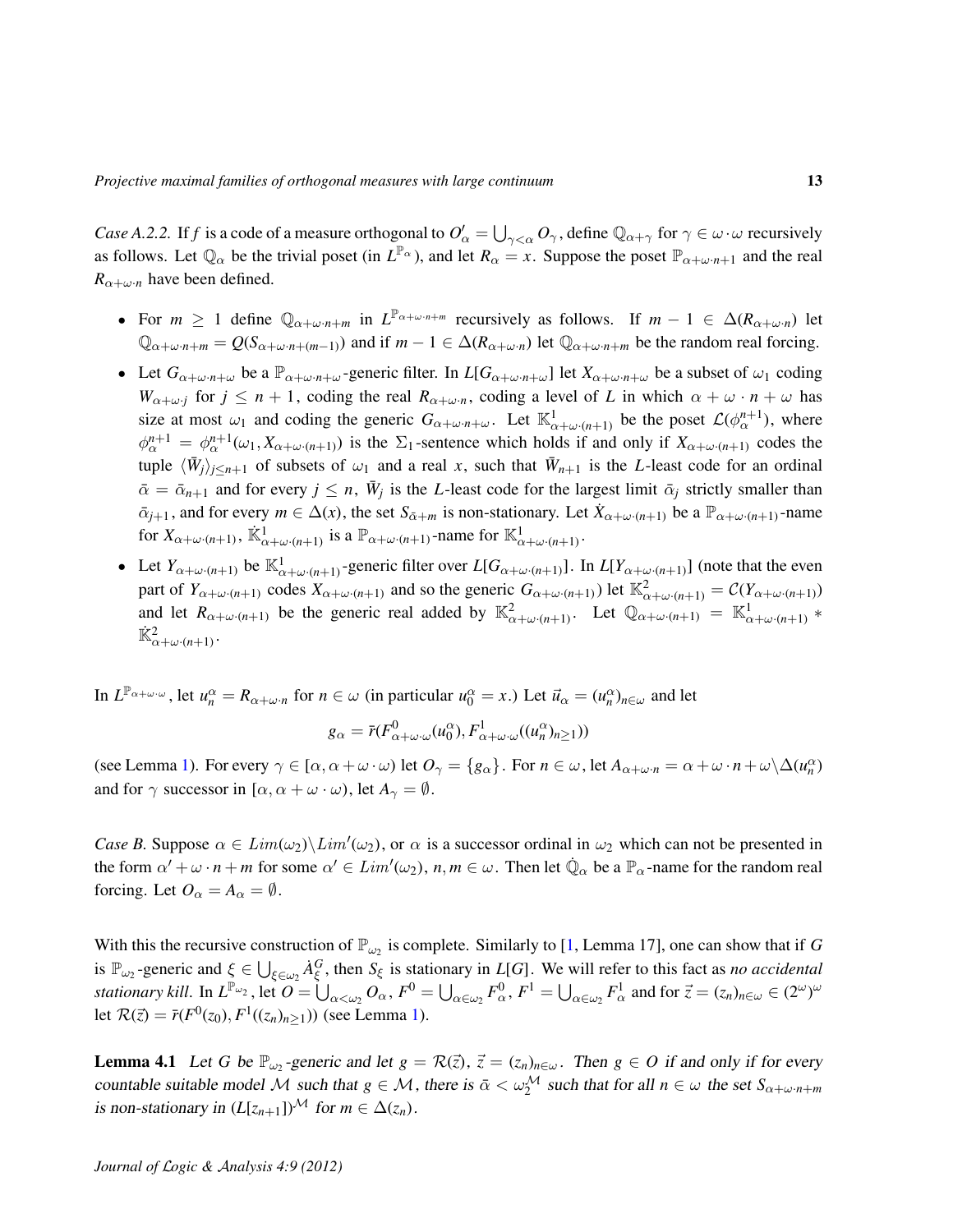**Proof** Suppose  $g \in O$ . Then  $g = g_\alpha = \mathcal{R}(\vec{u}_\alpha)$  for some  $\alpha$ . Let M be a countable suitable model such that  $g \in \mathcal{M}$ . By definition of the function  $\bar{r}$  we have that  $F^0(u_0^{\alpha})$  and  $F^1((u_n^{\alpha}))_{n\geq 1}$  are elements of  $\mathcal{M}$ . Since  $F^0, F^1$  are nicely definable,  $\vec{u}_\alpha \in \mathcal{M}$ , and so  $Y_{\alpha+\omega \cdot n} \cap \omega_1^{\mathcal{M}} \in \mathcal{M}$  for all *n*. Thus  $X_{\alpha+\omega \cdot n} \cap \omega_1^{\mathcal{M}}$  is also an element of M. By definition of  $\mathcal{L}(\phi^n_{\alpha+\omega \cdot n})$ , the set  $X_{\alpha+\omega \cdot n} \cap \omega_1^{\mathcal{M}}$  codes a tuple  $\langle W^n_j \rangle_{j \leq n}$  of subsets of  $\omega_1$  such that  $W_n^n$  is the *L*-least code of an ordinal  $\alpha_n^n$  in  $\omega_2$  and for  $j < n$  the set  $W_j^n$  is the *L*-least code for the largest limit ordinal  $\alpha_j^n$  below  $\alpha_{j+1}^n$ . It remains to observe that  $W_j^n = W_j^m$  for  $j \le n < m$  and so  $\alpha_0^n$ does not depend on *n*. But then  $\bar{\alpha} = \alpha_0^n$  is the desired ordinal.

Suppose that for every countable suitable model M such that  $g \in M$ , there is  $\bar{\alpha} < \omega_2^M$  with the desired properties. By the Löwenheim-Skolem theorem, the same holds in  $\mathbb{H}_{\Theta}^{\mathbb{P}_{\omega_2}}$  for some large  $\Theta$ . Therefore there is  $\alpha < \omega_2^{\mathcal{M}}$  such that for all  $n \in \omega$ , the set  $S_{\alpha+\omega \cdot n+m}$  is non-stationary iff  $m \in \Delta(z_n)$ . Since there is no accidental stationary kill,  $z_n = u_n^{\alpha}$  for all *n*, which implies that  $g = \mathcal{R}(\vec{u}_{\alpha}) = g_{\alpha} \in O$ .  $\Box$ 

Therefore O indeed has a  $\Pi_2^1$ -definition. We will show that O is maximal in  $p_c(2^{\omega})$ . Suppose in  $L^{\mathbb{P}_{\omega_3}}$  there is a code f of a measure orthogonal to every measure in the family  $\overline{O} = {\mu_g : g \in O}$ . Choose  $\alpha$  minimal in  $Lim'(\omega_2)$  such that  $f \in L[G_\alpha]$  and let  $x = (F_\alpha^0)^{-1}(f)$ . Since  $F^{-1}(\sigma_x^\alpha)$  is unbounded, there is  $\alpha' \ge \alpha$ in  $Lim'(\omega_2)$  such that  $F(\alpha') = \sigma_x^{\alpha} (= \sigma_x^{\alpha'}$  $\alpha'$ ). But then  $g_{\alpha'}$  is a code of a measure equivalent to  $\mu_f$ , which is a contradiction. To obtain a  $\Pi_2^1$ -definable m.o. family in  $L^{\mathbb{P}_{\omega_3}}$ , consider the union of  $\bar{O}$  with the set of all point measures. Just as in [\[1\]](#page-13-0) one can show that  $\lt$  is indeed a  $\Delta_3^1$ -definable wellorder of the reals.

Since for every real  $a \in L^{\mathbb{P}_{\omega_3}}$  there is a random real over *L*, by Proposition [1](#page-3-0) in  $L^{\mathbb{P}_{\omega_3}}$  there are no  $\Sigma^1_2$  m.o. families. The dominating number  $\mathfrak d$  remains  $\omega_1$  in  $L^{\mathbb P_{\omega_3}}$ , since the countable support iteration of *S*-proper  $\omega$ -bounding posets is  $\omega$ -bounding (see [\[1,](#page-13-0) Lemma 18] or [\[5\]](#page-14-11)). This completes our proof of Theorem [2.](#page-1-1)

We conclude with some open questions.

**Remark 4.2** In [\[3\]](#page-14-2) the following question was raised:

**Question 1** If there is a  $\Pi_1^1$  m.o. family, are all reals constructible?

This is to our knowledge still unsolved. Törnquist has recently shown that the existence of a  $\Sigma^1_2$  m.o. family implies the existence of a  $\Pi_1^1$  m.o. family, and that the existence of  $\Sigma_2^1$  mad family implies the existence of a  $\Pi_1^1$  mad family.

#### References

- <span id="page-13-0"></span>[1] V. Fischer, S. D. Friedman, *Cardinal characteristics and projective wellorders,* Annals of Pure and Applied Logic 161 (2010), 916–922; doi: [10.1016/j.apal.2009.11.003.](http://dx.doi.org/10.1016/j.apal.2009.11.003)
- <span id="page-13-1"></span>[2] V. Fischer, S. D. Friedman, L. Zdomskyy, *Projective wellorders and mad families with large continuum*, Annals of Pure and Applied Logic 162 (2011), 853–862; doi: [10.1016/j.apal.2011.04.001.](http://dx.doi.org/10.1016/j.apal.2011.04.001)